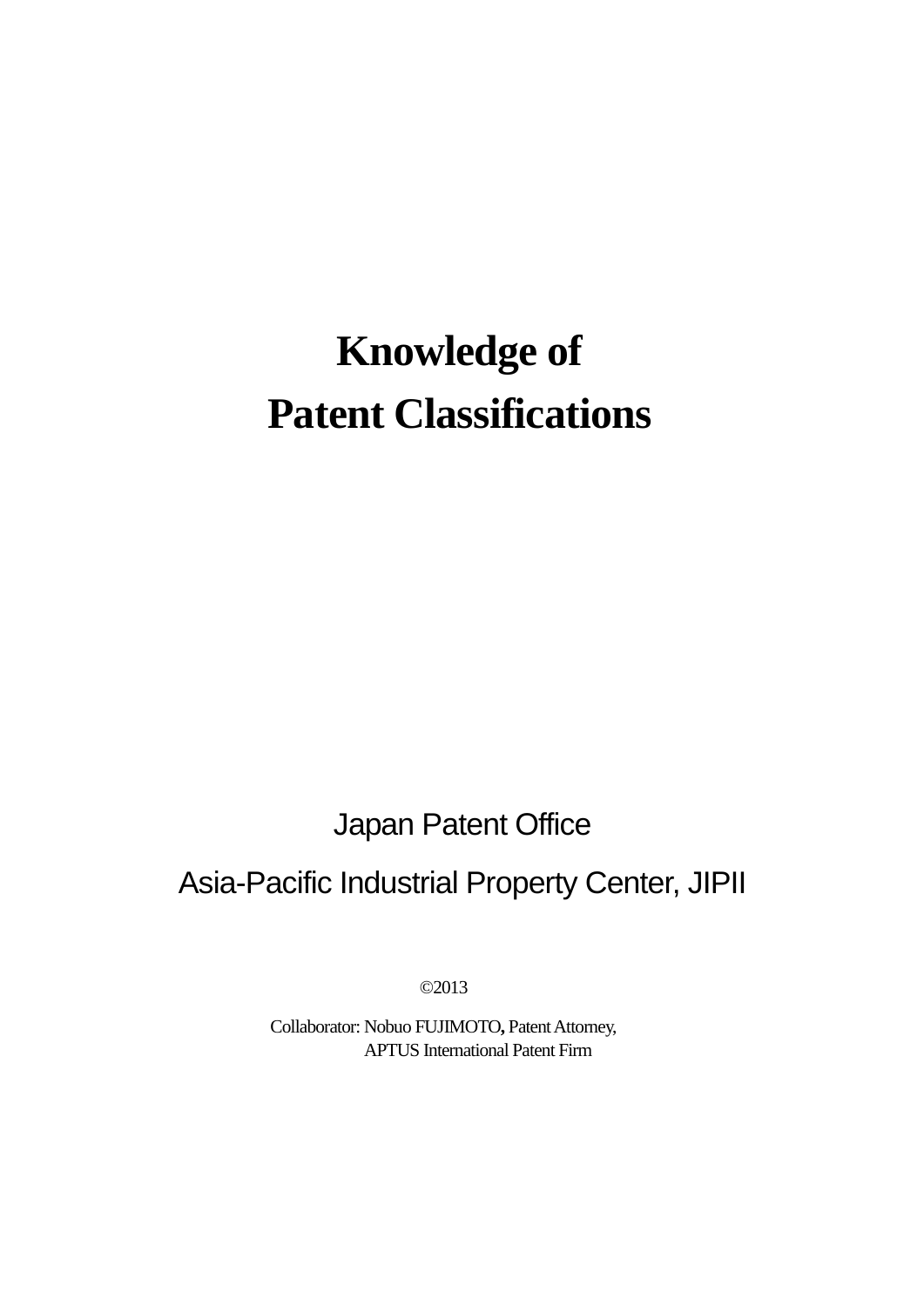# **CONTENTS**

# Page

| 1.               |  |
|------------------|--|
| 1.1              |  |
| 1.2.             |  |
| 1.3.             |  |
| 1.4.             |  |
| 2.               |  |
| 2.1.             |  |
| 2.2.             |  |
| 2.3.             |  |
| 2.4.             |  |
| 2.5.             |  |
| 3.               |  |
| 3.1.             |  |
| 3.2.             |  |
| 3.3.             |  |
| 3.4.             |  |
| $\overline{4}$ . |  |
| 4.1.             |  |
| 4.2.             |  |
| 4.3.             |  |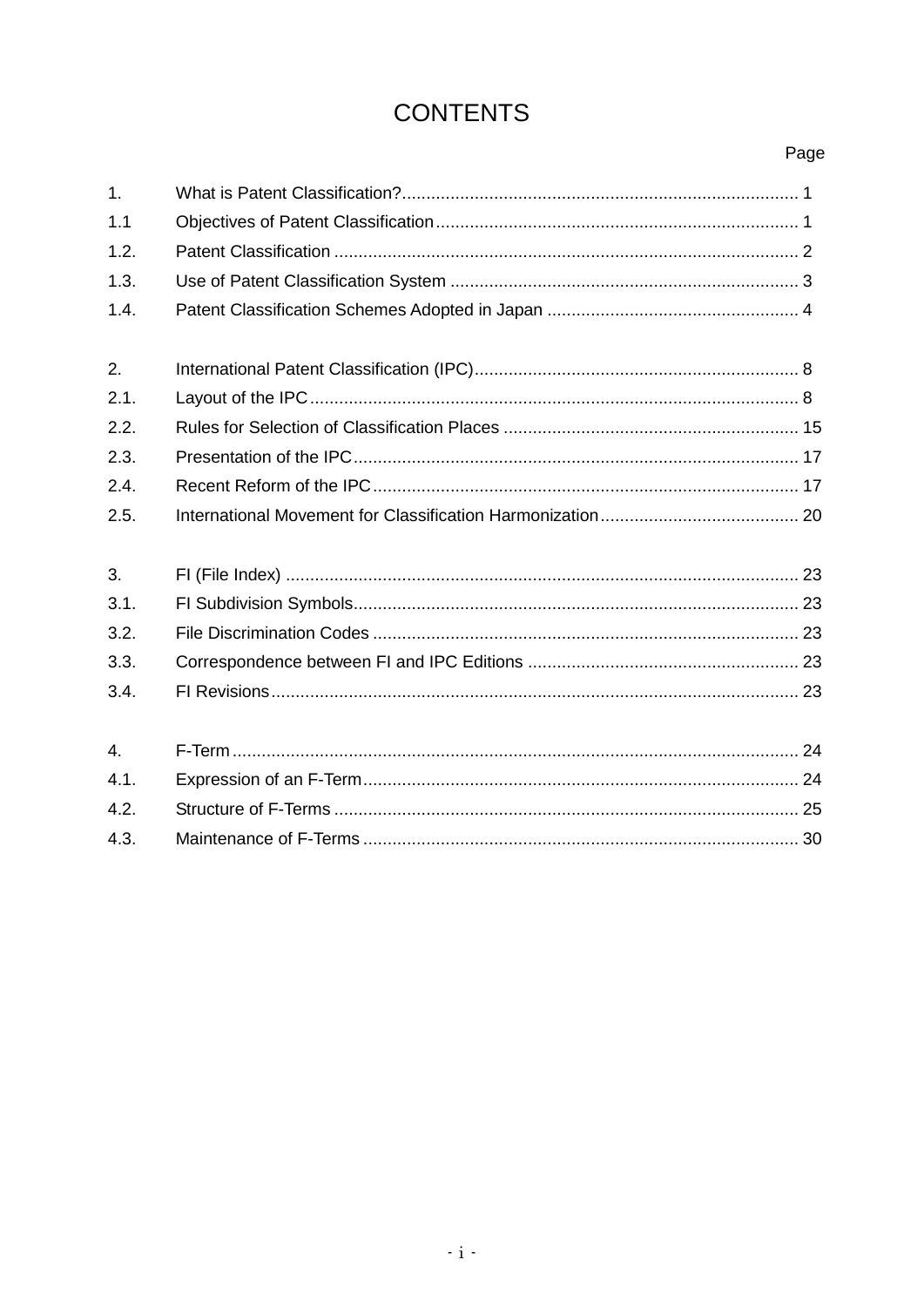<span id="page-2-0"></span>

|                          |              |            |                                                                                                                                           |       |      |                                                                                                                             | JP. | 2011-000000 A 2011.1.1    |  |  |  |
|--------------------------|--------------|------------|-------------------------------------------------------------------------------------------------------------------------------------------|-------|------|-----------------------------------------------------------------------------------------------------------------------------|-----|---------------------------|--|--|--|
| (19) Japan Patent Office |              |            | $(12)$ Publication of<br><b>Unexamined Patent</b><br><b>Applications</b>                                                                  |       |      | (11) Patent Application Publication No.<br>PA Pub. 2011-000000<br>(P2011-000000A)<br>(43) Publication Date: January 1, 2011 |     |                           |  |  |  |
| $(51)$ Int. C1.          |              |            | FІ                                                                                                                                        |       |      |                                                                                                                             |     | Theme code<br>(reference) |  |  |  |
| G 0 1 B                  | 12/345       | (2006. 01) | $G$ 0 1 B                                                                                                                                 | 12/34 | 101B |                                                                                                                             |     | 2E110                     |  |  |  |
| G 0 2 C                  | 9/87         | (2007. 01) | G 0 2 C                                                                                                                                   | 9/87  | ZNA  |                                                                                                                             |     | 3 B 0 0 5                 |  |  |  |
| G 0 1 B                  | <i>67/89</i> | (2007. 10) | G 0 1 B 67/89                                                                                                                             |       |      | z                                                                                                                           |     |                           |  |  |  |
| G 0 1 B                  | 12/456       | (2006. 01) | G 0 1 B 12/456                                                                                                                            |       |      | U                                                                                                                           |     |                           |  |  |  |
| G 0 1 B                  | 34/56        | (2008.04)  | G 0 1 B 34:56                                                                                                                             |       |      |                                                                                                                             |     |                           |  |  |  |
|                          |              |            | Examination request: Filed Number of claims: 2 OL Application in English<br>Publication request (7 pages in total) Continues to Last Page |       |      |                                                                                                                             |     |                           |  |  |  |

#### (Front Page)

| Continued from Front Page                         |  |  |      |      |  |  |
|---------------------------------------------------|--|--|------|------|--|--|
| $(19)$ Inventor $[$                               |  |  |      |      |  |  |
| $(19)$ Inventor                                   |  |  |      |      |  |  |
| F-term (reference) 3F022 AA06 BB03 FF33 JJ19 NN08 |  |  | NN21 | QQ00 |  |  |

# (Last Page)

The portions  $\begin{bmatrix} \cdot & \cdot & \cdot \\ \cdot & \cdot & \cdot \\ \cdot & \cdot & \cdot \end{bmatrix}$  indicate the patent classifications (IPC, FI and F-term) presented in a Publication of Unexamined Patent Applications of Japan.

#### <span id="page-2-1"></span>1.1 Objectives of Patent Classification

#### 1.1.1. Classification of Information

Various general information needs to be collected from numerous technical documents published over the world (including data in electronic and other media; the same hereinafter); the information thus collected needs to be accumulated; and any of the accumulated information needs to be accessible.

To ensure the efficient use of such information, it is vital that the information be systematically classified in the phase of publication or collection of technical documents that contain useful information. The merits and demerits of the classification system applied play an important part in determining how much the user can take advantage of the information contained therein.

1.1.2. What is Patent Information?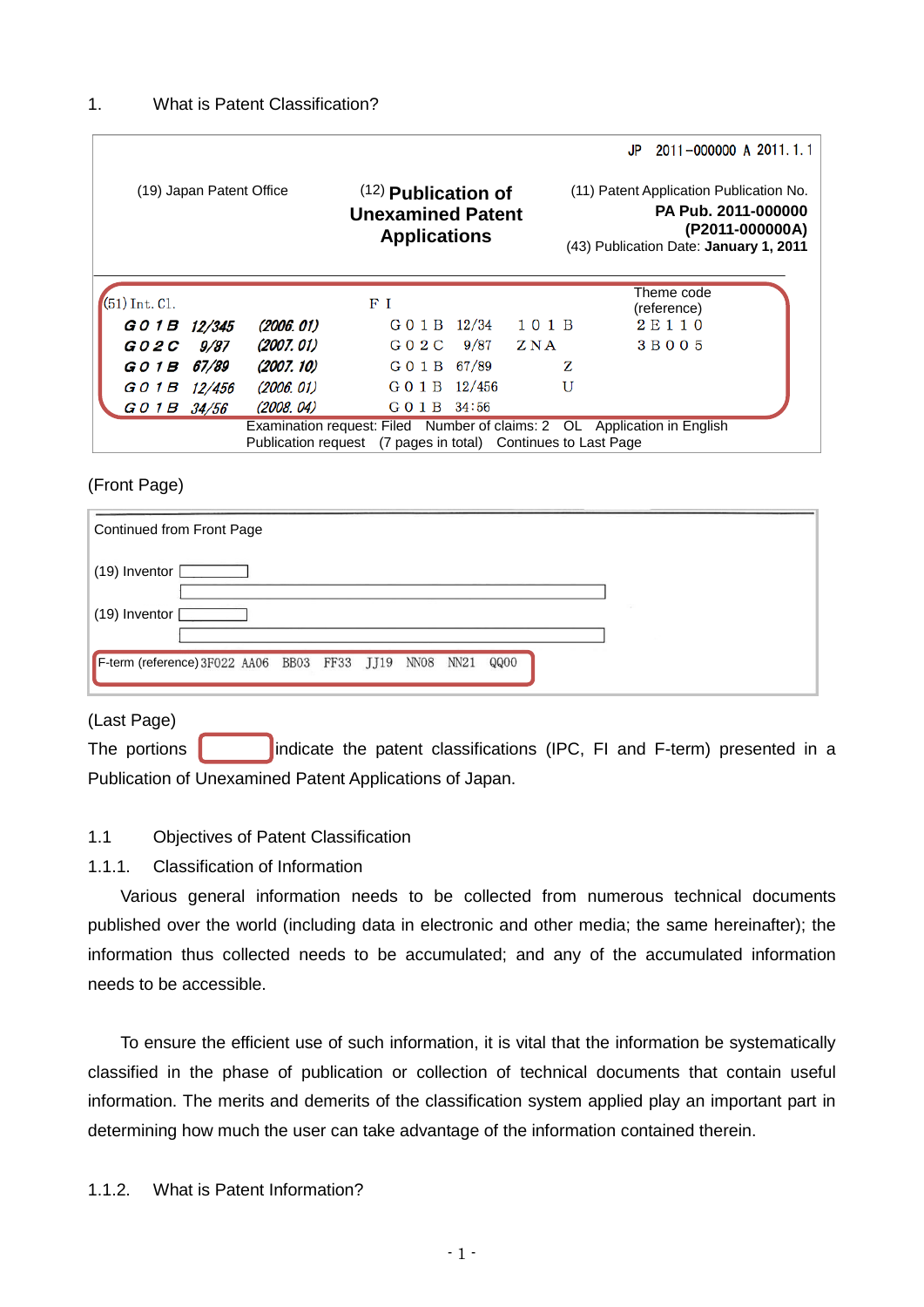Patent information is published in official gazettes as patent literature resulting from patent applications filed in various technical fields around the world.

This information, which includes application information, right information and technical information, is as valuable as general information, and needs to be collected, accumulated and accessed as appropriate.

#### 1.1.3. Use of Patent Information

The main purpose of a patent application is for examination by a patent office examiner in order to obtain patent rights. The examination involves identifying the technical field that the patent application falls into, as well as the technical scope upon which a prior art search should be performed. Within the technical scope thus identified, patent documents are searched mainly in order to collect information regarding publicly known prior arts and generally known conventional arts.

Once granted through examination, the patent application is published as right information in patent literature, and as within application and technical information within patent literature in many countries after a certain period following application. This published patent literature can serve not only as literature including technical information that is necessary for examination, but also as essential information sources for businesses, researchers and developers in order to explore possible conflicts within rights and technology development trends for use in developing management, business and development strategies.

It is therefore indispensable for published patent documents to be systematically classified by technical field, so that patent office examiners, businesses, researchers and developers can efficiently access patent documents containing patent information such as valuable rights, applications and technical details.

In order to extract all necessary information from the vast amount of patent literature available, it is also essential that the classification system take advantage of the most advanced informationprocessing capabilities by enabling effective searches.

#### 1.1.4. Roles of Patent Classification System

Patent classification systems were developed in response to the above-mentioned needs, and are indispensable for ensuring rapid and accurate examination by classifying all patent applications and documents. They also play an essential role in collecting information regarding rights, applications and technical data from patent documents for businesses, researchers and developers in order to develop various strategies.

#### <span id="page-3-0"></span>1.2. Patent Classification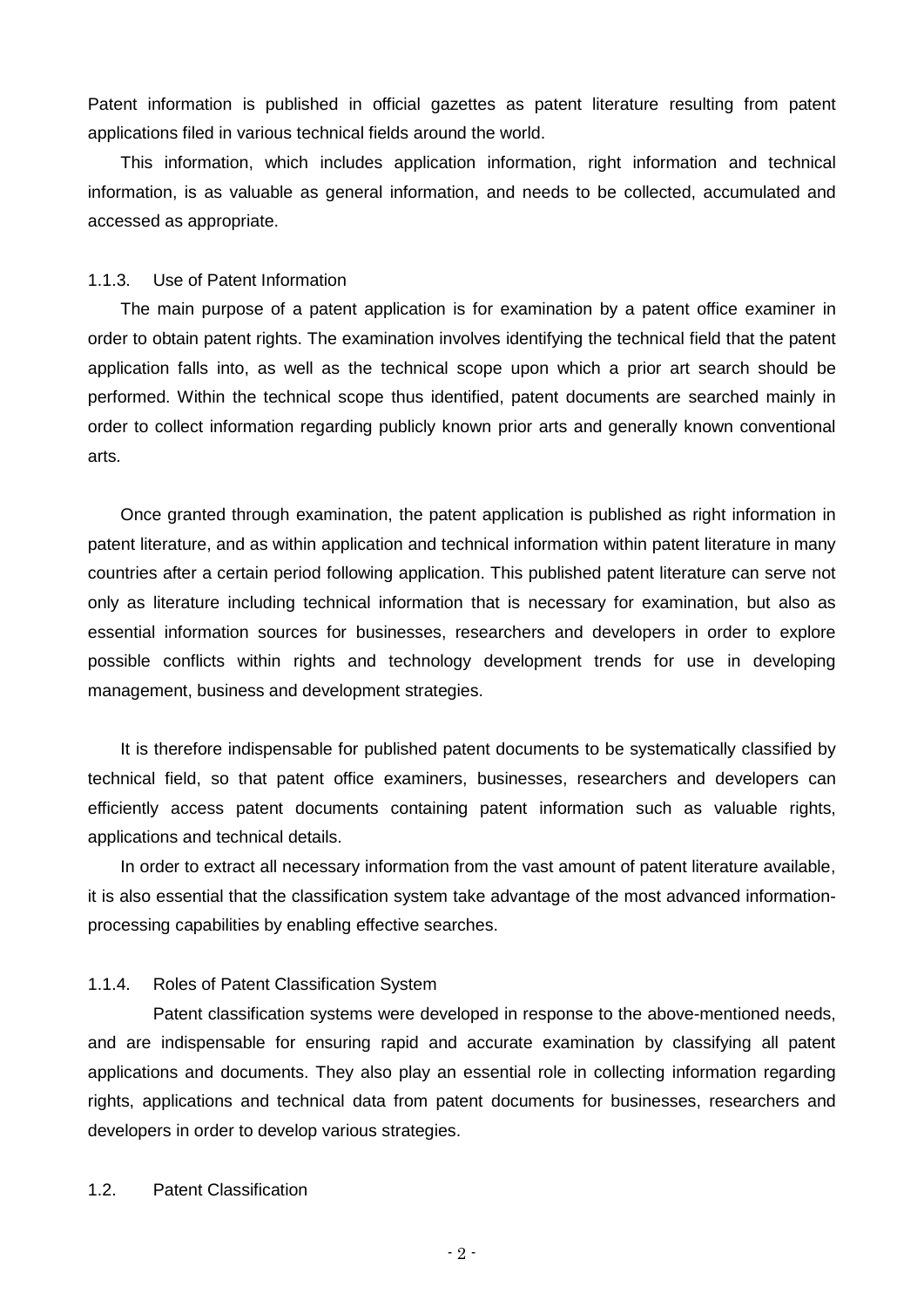As mentioned above, patent applications and other documents to be classified are examined (or prepared for examination) at the JPO. It is the JPO's responsibility, therefore, to allot patent classification symbols to such documents.

#### 1.2.1. Patent Classification in Japan

In Japan the JPO classifies inventions and presents them with their classification symbols, as shown in the sample at the beginning of this chapter, when published in the Unexamined Patent Application Publication 18 months after the application is filed.

Since the examined patent publication often contains information corrected during examination, the invention is classified and then published based upon the scope of claims for which the examiner (or trial examiners) in charge decided to grant a patent.

#### <span id="page-4-0"></span>1.3. Use of Patent Classification System

#### 1.3.1. Use of Patent Classification System by JPO

At the JPO, which is responsible for examining patent applications, the examiner needs to understand the technical content described in the specifications and drawings attached to the application, and to search all publicly known prior arts pertinent to the invention described in the claims of the application, as well as referring to applicable laws, regulations and examination standards in order to properly judge whether the invention has novelty and an inventive step over publicly known and generally known prior arts.

Therefore, the JPO uses a patent classification system mainly to search for prior arts pertinent to the technical fields of the inventions under examination.

In Japan, original classification schemes (as described later) are in place for this purpose: the FI (File Index: subdivision symbols and file discrimination codes) subdivision scheme based on the IPC, the facet classification scheme, and the F-Term scheme, a search index system optimized for mechanical retrieval. In combination with these classification schemes, full-text search functions can be used as well.

In addition, non-patent technical documents in some fields are compiled into a database by being suitably classified for search during examination.

#### 1.3.2. Use of Patent Classification System by Businesses

In order for businesses to pursue strategic research and development (R&D), it is crucial to ensure more efficient R&D by avoiding wasted investments in costly R&D projects as much as possible. It is also vital to identify their own strengths and weaknesses to distinguish them from their competition; select areas of superiority; and concentrate their resources on them. To this end, businesses need to comprehensively understand the following: technological trends in the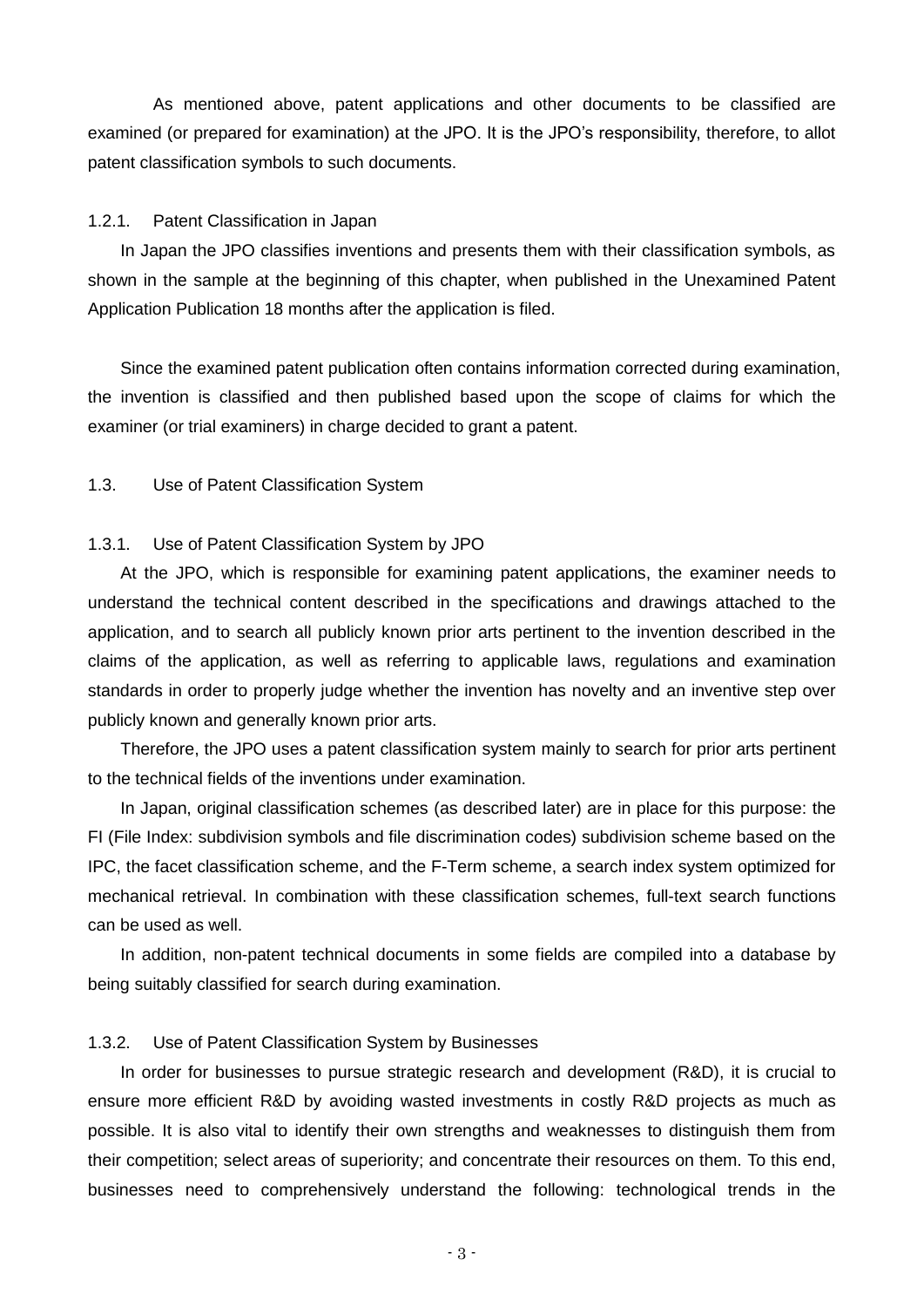technical field of their R&D projects; proceedings and distribution of the R&D projects regarding each technology component; and the characteristics of the relevant businesses' R&D approach. Mostly, such understanding can be clearly gained through analysis of domestic and foreign prior art information, with a focus placed upon patent information.

It is fundamental business strategy to check that products intended for sale within domestic and foreign markets do not infringe the patent rights of other businesses before commercialization. To this end, businesses must search all patent rights within the technical field pertinent to the products concerned as essential preparation for bringing them to the marketplace.

To ensure the swiftness and accuracy of such domestic and foreign searches, most Japanese businesses routinely carry out prior art searches using the universal IPC. Many advanced businesses have more efficient retrieval systems in place that combine the IPC symbols related to their products and their proprietary product classification scheme. More advanced businesses also have a department that specializes in patent searches, including a staff of search specialists.

1.3.3. Use of Patent Classification System by Universities, etc.

Being innovative is obviously important for R&D at universities and research institutions. Universities and research institutions lagging behind in research competition may have to change their research policies or may sometimes be forced to give up their current research projects. In addition, many institutional research projects comprise seed research that may produce unprecedented novel results that suddenly go public.

In this way, universities and research institutions must always confirm whether their own research projects remain innovative. To this end, they must pay attention not only to research information published in papers, but also to the domestic and foreign patent information arising from corporate research.

Although universities and research institutions need to search using the IPC, not all researchers have currently recognized the importance of patent searches.

# <span id="page-5-0"></span>1.4. Patent Classification Schemes Adopted in Japan

Japan has completely adopted the IPC, which the country subdivides by adding its original FI and facet classification symbols. It has also developed original search indexes called F-terms for computerized retrieval, which are also allotted to each document.

The IPC, FI, facet classification, and F-term schemes will be described later.

#### 1.4.1. International Patent Classification (IPC)

In the past, each country set up its own classification system, based on which the country classified its own patent documents. As international technological exchange became more active, however, with the use of foreign patent documents increasing in many countries, the existence of such individual classification systems hindered the smooth use of patent documents—particularly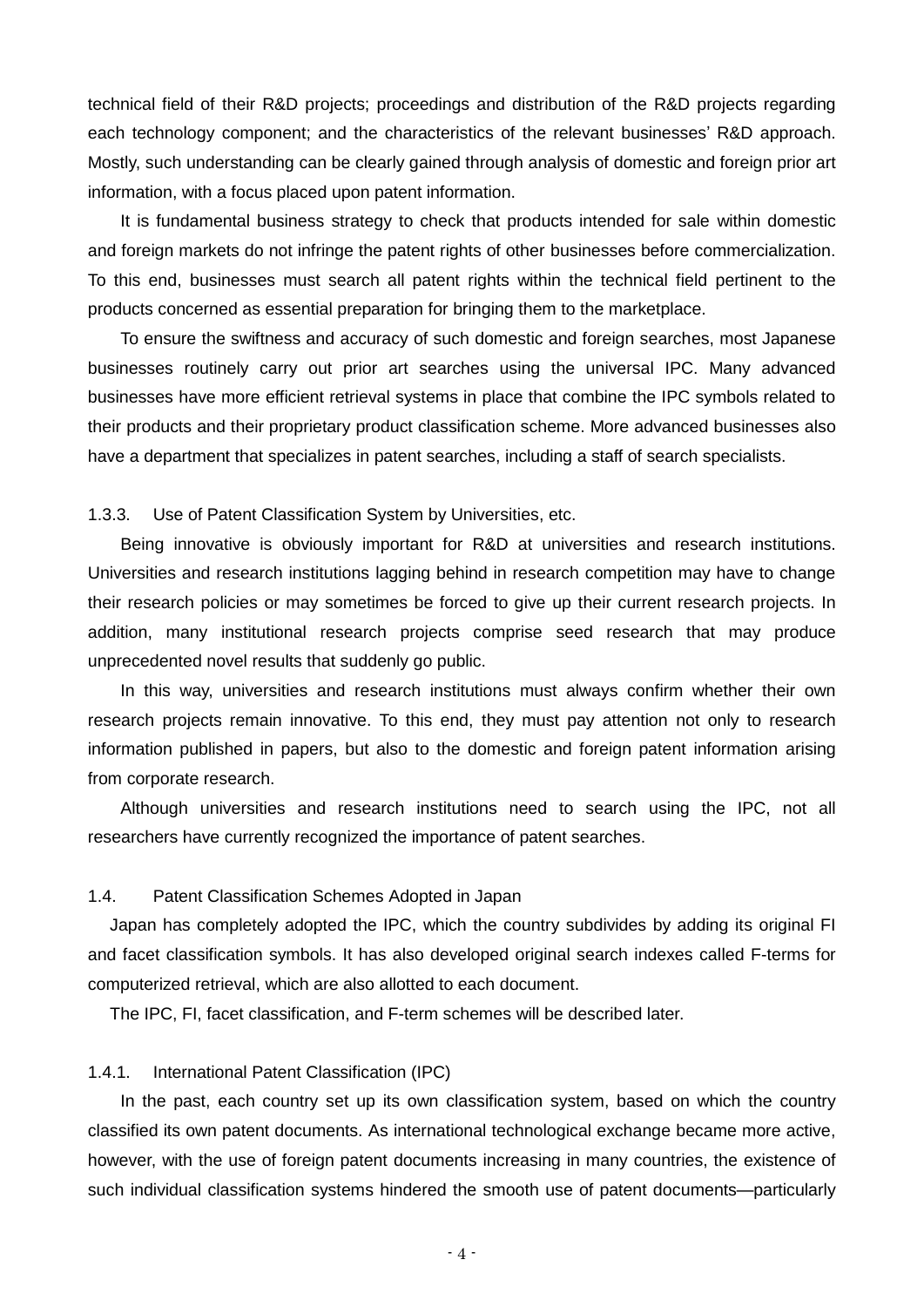foreign ones—since each individual country was required to learn the pertinent foreign patent classification systems and to convert foreign patent documents to its own domestic classification system.

Under such circumstances, the International Patent Classification (IPC) was created in order to enable every country to use the same common classification system. The first objective of the IPC is to set up a classification scheme and rules in order for every patent office around the world to search the patent documents of any country under a common system to evaluate novelty and inventive step.

Further, the IPC's other objectives include serving as a tool for easy access to the technological information contained therein, as well as providing a basis for spreading patent information, exploring the state of the art in given technical fields, and preparing statistics that can be used to evaluate technological developments within various fields.

#### 1.4.2. FI (File Index)

The IPC is originally used in an internationally uniform manner according to the basic points as described above. In Japan, however, additional subdivision and file discrimination codes have been created to respond to the technical circumstances unique to the country.

Japan has some unique technologies and more advanced technological developments than other countries. For these reasons, if the IPC is adopted as it is, numerous patent documents may be collected in one group—thereby causing problems when searching within certain technical fields.

As a result, the JPO has adopted an IPC-based original classification scheme called the FI wherein IPC symbols are followed by additional subdivision and file discrimination codes. This scheme, which is used exclusively in Japan as a means of facilitating IPC searches, includes 189,000 entries.

#### 1.4.3. Facet Classification Symbols

The relationship between the FI and the facet classification symbols is similar to that between IPC symbols and indexing codes.

A facet classification symbol is provided within the entire scope or a prescribed scope of the FI from an aspect different from the FI subdivision. The facet classification symbol consists of three alphabetical letters.

The first alphabetical letter of the symbol is normally the same as the corresponding section symbol. However, the letter "Z" is used as the first alphabetical letter in a broad facet classification symbol that represents a plurality of fields. The second and third alphabetical letters may be any of the alphabetical letters except "I" or "O."

#### 1.4.4 F-Terms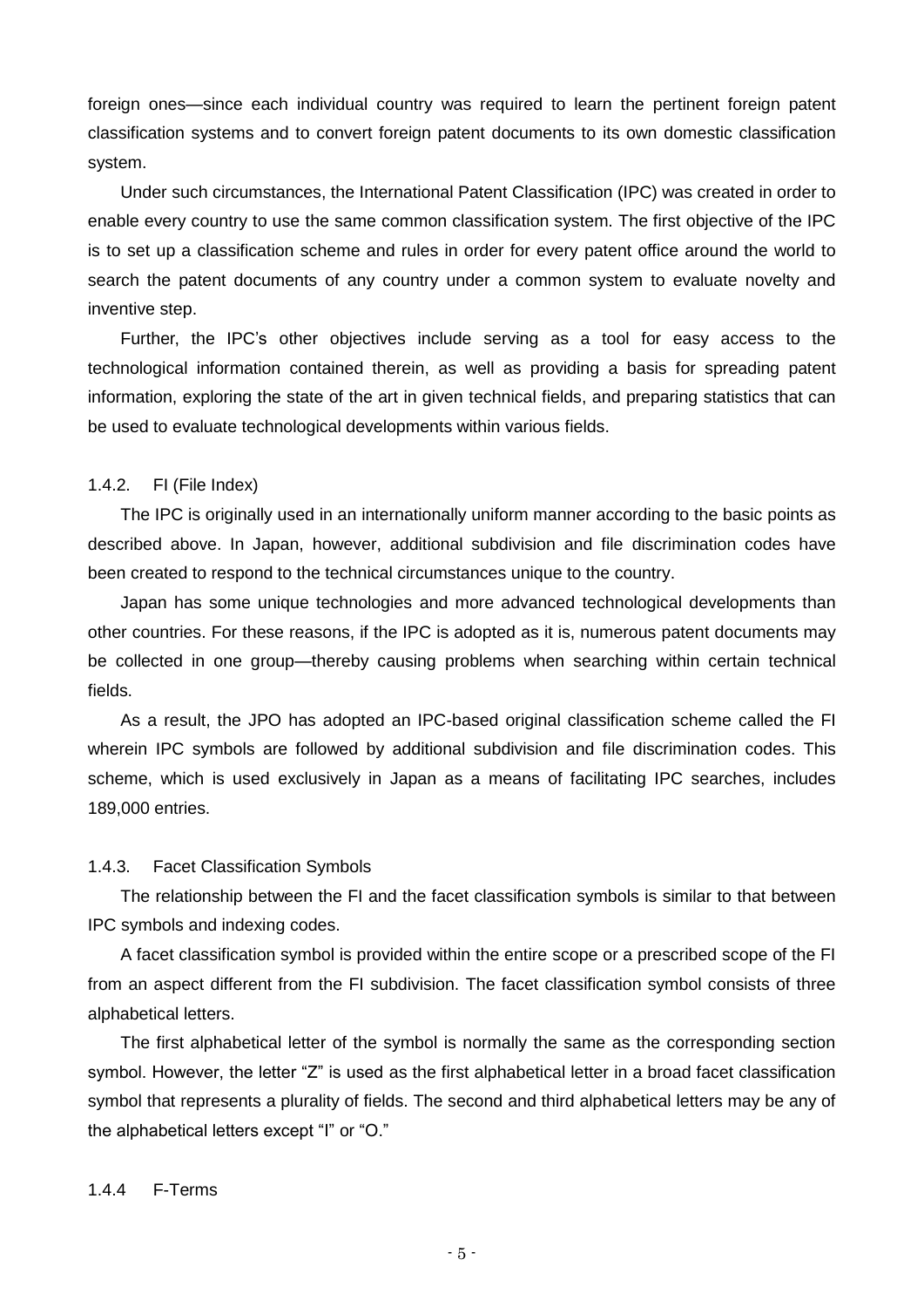The term "F-term" (File Forming Term) refers to a search index for computerized retrieval that was developed to accelerate prior art searching in patent examinations to address a remarkably increased number of documents, as well as technological developments including technological combination, integration and product diversification.

In some technical fields, the FI alone is too broad in coverage to allow for efficient searches. Especially within emerging technical fields, numerous prior art documents must be searched even within the scope of a single FI. An F-term is a subdivision of the FI from various technical aspects for each specified technical field, characterized by allowing analysis and allocation from multiple technical viewpoints. An F-term is allocated to each document based on the understanding of technical matters in patent information (patent gazettes, etc.) by checking against an F-term list that includes technical viewpoints (purpose, use, structure, material, manufacturing method, processing method, control means, etc.).

Originally, during the times when paper files were used for searching before the development of a computerized retrieval system, materials for prior art searches were managed by rearranging the files within which such materials were contained, or by creating a file including a photocopy of a patent gazette from a new technical viewpoint. Eliminating the limits of such use of paper files, the F-term retrieval system is designed in such manner that a computerized virtual file (a set of documents to be screened) can be created and rearranged by changing a combination of F-terms in each case. Unlike the IPC or FI, an F-term is primarily intended for combined use with another or other F-terms, and in many cases, is designed to narrow down the number of documents in the "virtual file" as targets for searching by use of the logical product of the F-terms involved. The purpose is to narrow down the search targets to a number that allows the screening of relevant prior art documents (from dozens to hundreds of documents, depending on the technical field).

At present, the F-term scheme has been maintained in about 70 percent of all technical fields. The F-term list is reviewed every year in technical fields that need such review to address changes in technological trends and the increased volume of accumulated documents.

#### 1.4.5. Other Patent Classification Systems

#### European Patent Classification

The European Patent Classification (ECLA) is a patent classification system that the European Patent Office (EPO) created by subdividing the IPC with added original subgroups. The EPO has classified patent applications from European countries in this system, which comprises about 130,000 entries.

A subdivision symbol takes a hierarchical structure using one or more dots, as with the IPC and the FI. The number of letters of the symbol represents the depth of the hierarchical level. (For example, A47L9/28B of the ECLA indicates one level lower than A47L9/28 of the IPC, and A47L9/28B2B indicates three levels lower than A47L9/28.)

The IPC and the ECLA have in common the fact that both classification systems are adopted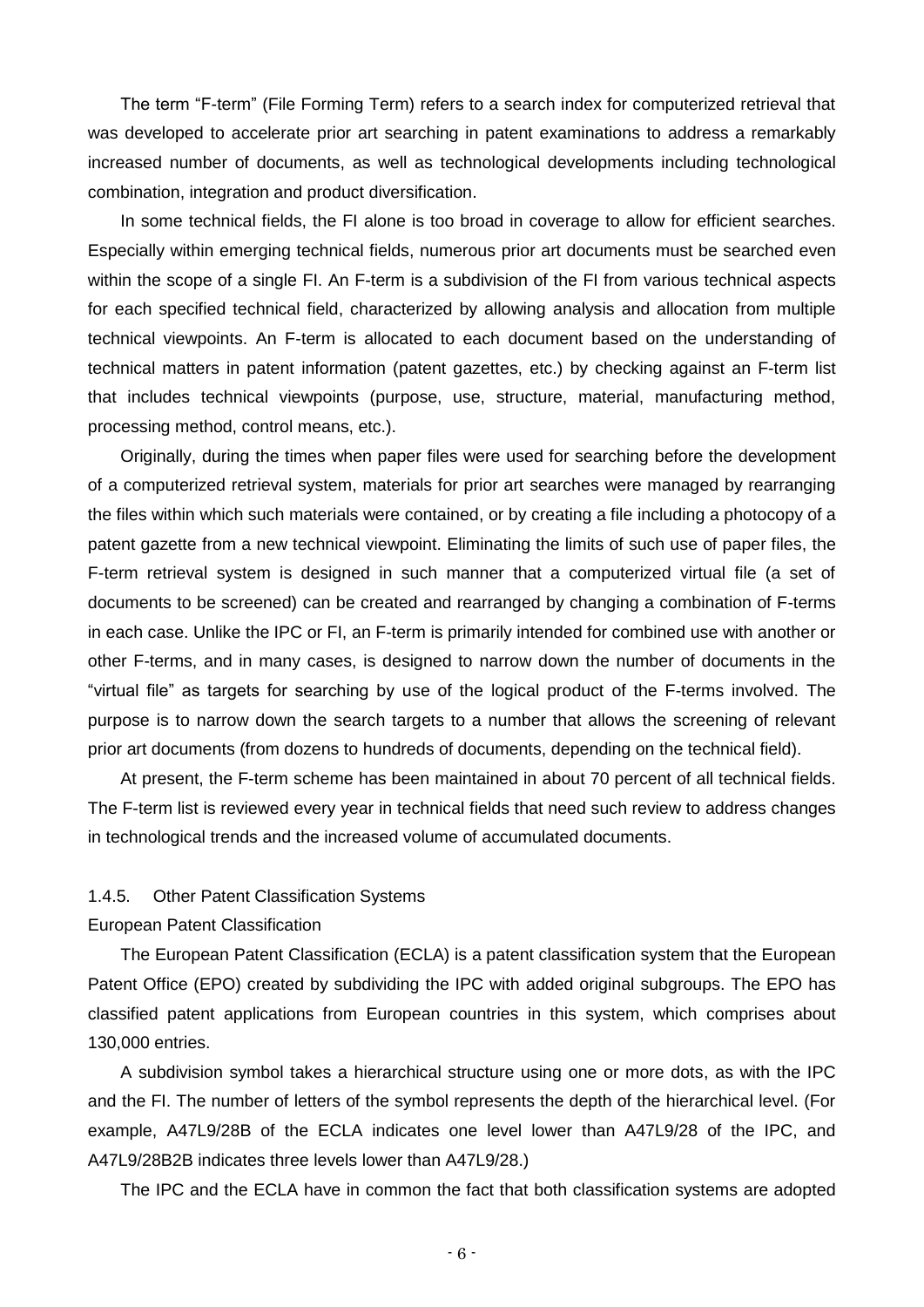for use in searches in the official gazettes of multiple countries and authorities. While the patent office of each country classifies items in the IPC, however, leading to differences in classification standards depending on the country, only the EPO classifies items in the ECLA, resulting in zero variance in the classification standards—at least for European patent applications and domestic patent applications in the countries within the region.

The United States and Europe shifted to a new classification system in January 2013 known as the "Cooperative Patent Classification" (CPC) based on the ECLA, ICO (In Computer Only) and United States Patent Classification (USPC) systems. The ECLA has therefore fallen out of use.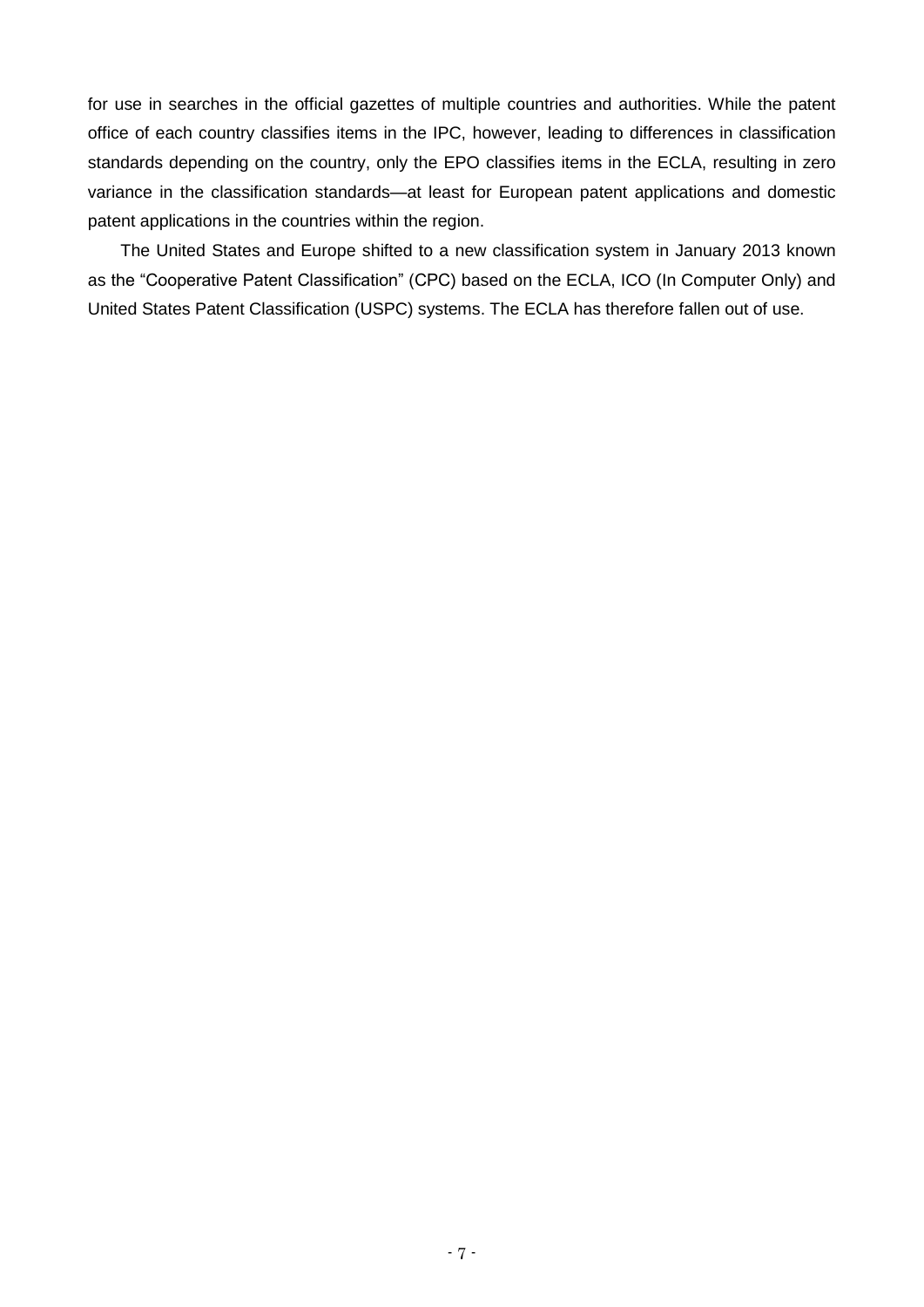- <span id="page-9-0"></span>2. International Patent Classification (IPC)
- <span id="page-9-1"></span>2.1. Layout of the IPC
- 2.1.1. Classification Entries
- 2.1.1.1. Classification Schemes

The following is an excerpt from the beginning of a classification scheme.

The terms used in this excerpt are described below.

#### **Fig. 1**

|                                                             |                      |                                                                                              |                |                                                                              |                                                                                    |                                                                                                                                                                                                                                                                            |  | Subsection title                                                                                                                                                                                                                |  |
|-------------------------------------------------------------|----------------------|----------------------------------------------------------------------------------------------|----------------|------------------------------------------------------------------------------|------------------------------------------------------------------------------------|----------------------------------------------------------------------------------------------------------------------------------------------------------------------------------------------------------------------------------------------------------------------------|--|---------------------------------------------------------------------------------------------------------------------------------------------------------------------------------------------------------------------------------|--|
|                                                             | Class symbol         |                                                                                              |                |                                                                              | AGRICULTURE                                                                        |                                                                                                                                                                                                                                                                            |  | <b>Class title</b>                                                                                                                                                                                                              |  |
|                                                             | A01                  |                                                                                              |                |                                                                              |                                                                                    | AGRICULTURE; FORESTRY; ANIMAL<br><u> HUSBANDRY; HUNTING; TRAPPING;</u>                                                                                                                                                                                                     |  | <b>Subclass</b><br>title                                                                                                                                                                                                        |  |
|                                                             | A01 B<br>.           |                                                                                              |                |                                                                              |                                                                                    | SOIL WORKING IN AGRICULTURE OR FORESTRY;<br>PARTS, DETAILS, OR ACCESSORIES OF<br>AGRICULTURAL MACHINES OR IMPLEMENTS, IN                                                                                                                                                   |  |                                                                                                                                                                                                                                 |  |
| <b>Subclass</b><br>symbol                                   |                      |                                                                                              | <b>GENERAL</b> |                                                                              |                                                                                    |                                                                                                                                                                                                                                                                            |  |                                                                                                                                                                                                                                 |  |
| A reference <sup>.</sup><br>following the<br>subclass title |                      | E21)                                                                                         |                |                                                                              |                                                                                    | crops A01D; mowers convertible into soil working<br>apparatus or capable of soil working A01D 42/04;                                                                                                                                                                       |  | (making or covering furrows or holes for sowing, planting<br>or manuring A01C 5/00; machines for harvesting root<br>mowers combined with soil working implements A01D<br>43/12; soil working for engineering purposes E01, E02, |  |
| Subclass index                                              |                      | Subclass index<br>HAND TOOLS<br><b>PLOUGHS</b><br><b>HARROWS</b>                             |                |                                                                              |                                                                                    |                                                                                                                                                                                                                                                                            |  | . 1/00<br>General construction 3/00, 5/00, 9/00, 11/00                                                                                                                                                                          |  |
|                                                             |                      |                                                                                              |                |                                                                              | IMPLEMENTS USABLE EITHER AS                                                        | PLOUGHS OR AS HARROWS OR THE<br>ELEMENTS OR PARTS OF MACHINES OR                                                                                                                                                                                                           |  | OTHER MACHINES  27/00-45/00, 49/00, 77/00                                                                                                                                                                                       |  |
|                                                             |                      |                                                                                              |                |                                                                              | OTHER PARTS, DETAILS OR                                                            | ACCESSORIES OF AGRICULTURAL<br>PARTICULAR METHODS FOR WORKING                                                                                                                                                                                                              |  | TRANSPORT IN AGRICULTURE  51/00, 73/00, 75/00                                                                                                                                                                                   |  |
|                                                             | Main group<br>symbol |                                                                                              |                |                                                                              | Main group title                                                                   |                                                                                                                                                                                                                                                                            |  | A reference<br>following the                                                                                                                                                                                                    |  |
|                                                             |                      | 1/02<br>1/04<br>$1/06$ :<br>1/08<br>1/10<br>1/12<br>1/14<br>1/16<br>1/18<br>$1/20$ :<br>1/24 | with teeth     | Spades; Shovels<br>with a single blade<br>with teeth only<br>Tong-like tools | . Hoes; Hand cultivators<br>with two or more blades<br>. Tools for uprooting weeds | 1/00 Hand tools: (Edge trimmers for lawns A01G 3/06)<br>with blades provided with teeth<br>. Combinations of different kinds of hand tools<br>tools, or their attachment, in general B25G);<br>Interchangeable or adjustable blades<br>. for treating meadows or lawns [2] |  | main group title<br>Subgroup title<br>1/22 : Attaching the blades or the like to handles (handles for                                                                                                                           |  |
|                                                             |                      |                                                                                              |                |                                                                              | Subgroup symbol                                                                    |                                                                                                                                                                                                                                                                            |  |                                                                                                                                                                                                                                 |  |

| i. ( Guidance Heading<br>Ploughs                                                                                                                                                                            |
|-------------------------------------------------------------------------------------------------------------------------------------------------------------------------------------------------------------|
| 3/00 Ploughs with fixed ploughshares<br>3/02 . Man-driven ploughs                                                                                                                                           |
| 3/04 . Animal-drawn ploughs                                                                                                                                                                                 |
| 3/06 without alternating possibility, i.e., incapable of making an adjacent                                                                                                                                 |
| furrow on the return journey<br>A subgroup title consisting                                                                                                                                                 |
| 3/08 Swing ploughs                                                                                                                                                                                          |
| of two partial phrases                                                                                                                                                                                      |
|                                                                                                                                                                                                             |
| 3/10  Trussed-beam ploughs; Single-wheel ploughs                                                                                                                                                            |
|                                                                                                                                                                                                             |
| 3/12 Two-wheel beam ploughs                                                                                                                                                                                 |
| 3/14 Frame ploughs                                                                                                                                                                                          |
| 3/16 . Alternating ploughs, i.e., capable of making an adjacent furrow on<br>the return journey                                                                                                             |
| 3/18 Turn-wrest ploughs                                                                                                                                                                                     |
| $\blacktriangle$ Precedence reference                                                                                                                                                                       |
| 3/24 . Tractor-drawn ploughs : (A01B 3/04 takes precedence)                                                                                                                                                 |
|                                                                                                                                                                                                             |
| 3/20 Balance ploughs                                                                                                                                                                                        |
| 3/22 with parallel plough units used alternately                                                                                                                                                            |
|                                                                                                                                                                                                             |
| 3/26 . without alternating possibility                                                                                                                                                                      |
| 3/28 . Alternating ploughs                                                                                                                                                                                  |
| 3/30 Turn-wrest ploughs                                                                                                                                                                                     |
| 3/32  Balance ploughs<br>3/34  with parallel plough units used alternately                                                                                                                                  |
|                                                                                                                                                                                                             |
| 3/36 . Ploughs mounted on tractors                                                                                                                                                                          |
| 3/38 without alternating possibility                                                                                                                                                                        |
| 3/40 . Alternating ploughs                                                                                                                                                                                  |
| 3/42 Turn-wrest ploughs                                                                                                                                                                                     |
| 3/421 with a headstock frame made in one piece [2]                                                                                                                                                          |
| 3/426 with a headstock frame made of two or more parts [2]                                                                                                                                                  |
| 3/44 with parallel plough units used alternately                                                                                                                                                            |
| 3/46 . Ploughs supported partly by a tractor and partly by their own wheels                                                                                                                                 |
| 3/50 . Self-propelled ploughs                                                                                                                                                                               |
| 3/52 with three or more wheels, or endless tracks                                                                                                                                                           |
| 3/54 without alternating possibility                                                                                                                                                                        |
| 3/56 Alternating ploughs                                                                                                                                                                                    |
| 3/58 with two wheels                                                                                                                                                                                        |
| 3/60 Alternating ploughs                                                                                                                                                                                    |
| 3/62 Balance ploughs                                                                                                                                                                                        |
| 3/64 . Cable ploughs; Indicating or signaling devices for cable plough<br>systems                                                                                                                           |
| 3/66 . with a motor-driven winding apparatus mounted on the plough                                                                                                                                          |
| 3/68 Cable systems with one or two engines                                                                                                                                                                  |
| Systems with one engine for working uphill<br>3/70                                                                                                                                                          |
| Means for anchoring the cables<br>3/72                                                                                                                                                                      |
| 3/74                                                                                                                                                                                                        |
| Use of electric power for propelling ploughs<br>  (electric current collectors B60L 5/00)<br>  immunitions below the state of the state of the state of the state of the state of the state of the state of |
|                                                                                                                                                                                                             |
|                                                                                                                                                                                                             |
| $\blacktriangleright$ A reference following the subgroup title                                                                                                                                              |

5/00 Ploughs with rolling non-driven tools, e.g., discs (with rotary driven tools A01B 9/00)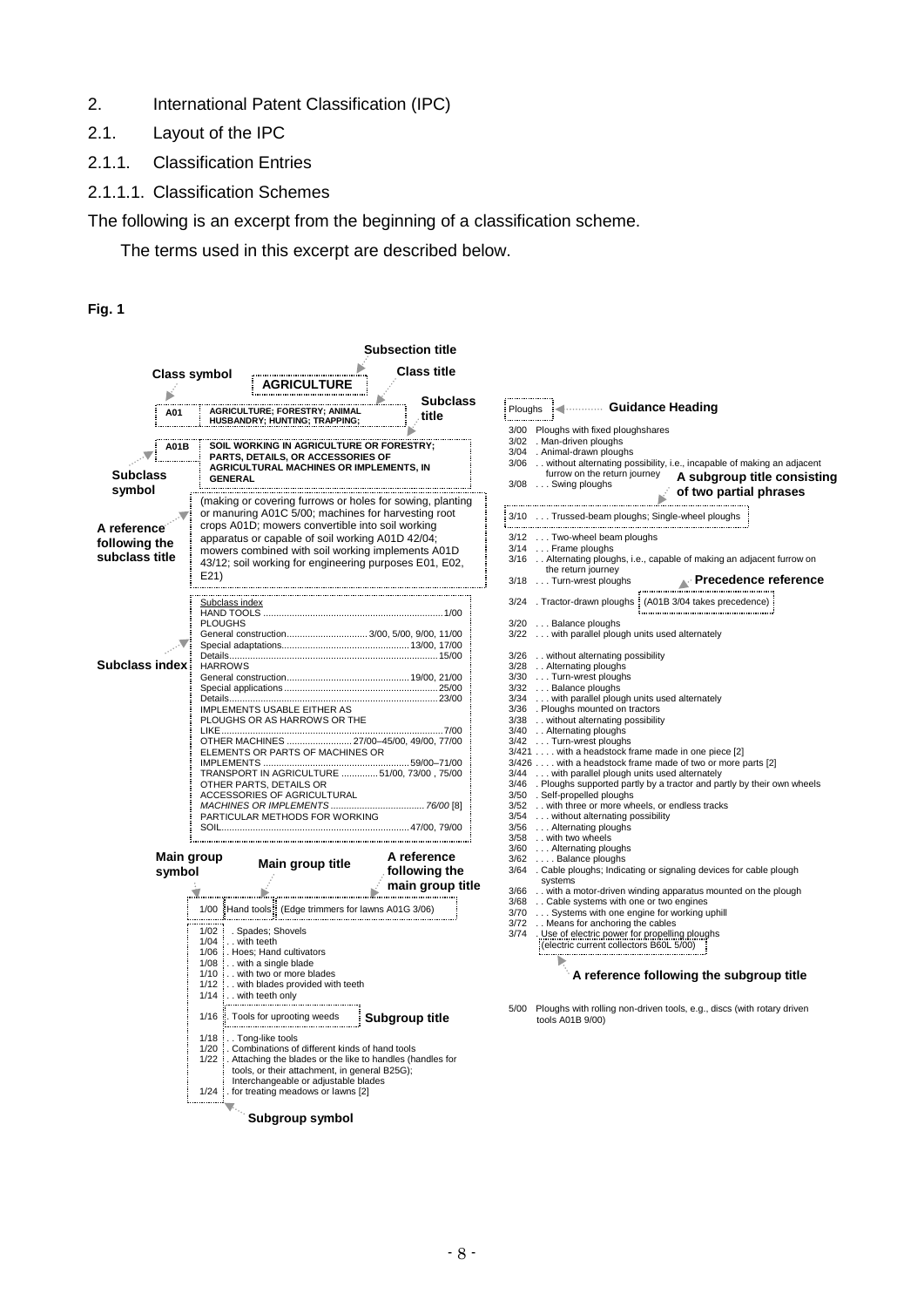#### 2.1.1.2. Structure of Classification Entries

Classification entries hierarchically subdivide all technical fields regarding the invention, as shown in the following figure:



Main groups are subdivided into subgroups, which are segmentalized with the number of dots before the title, as shown in the following figure.

#### **Fig. 3 Segmentation of main group and subgroup**



#### Section and Subsection

All fields of technology subject to patenting are divided into eight sections. Each section is presented with a capital letter (from A through H) and a section title.

Within individual sections, informative headings form subsections presented with titles without classification symbols.

#### Class

Each section is subdivided into classes, which are each presented with the section symbol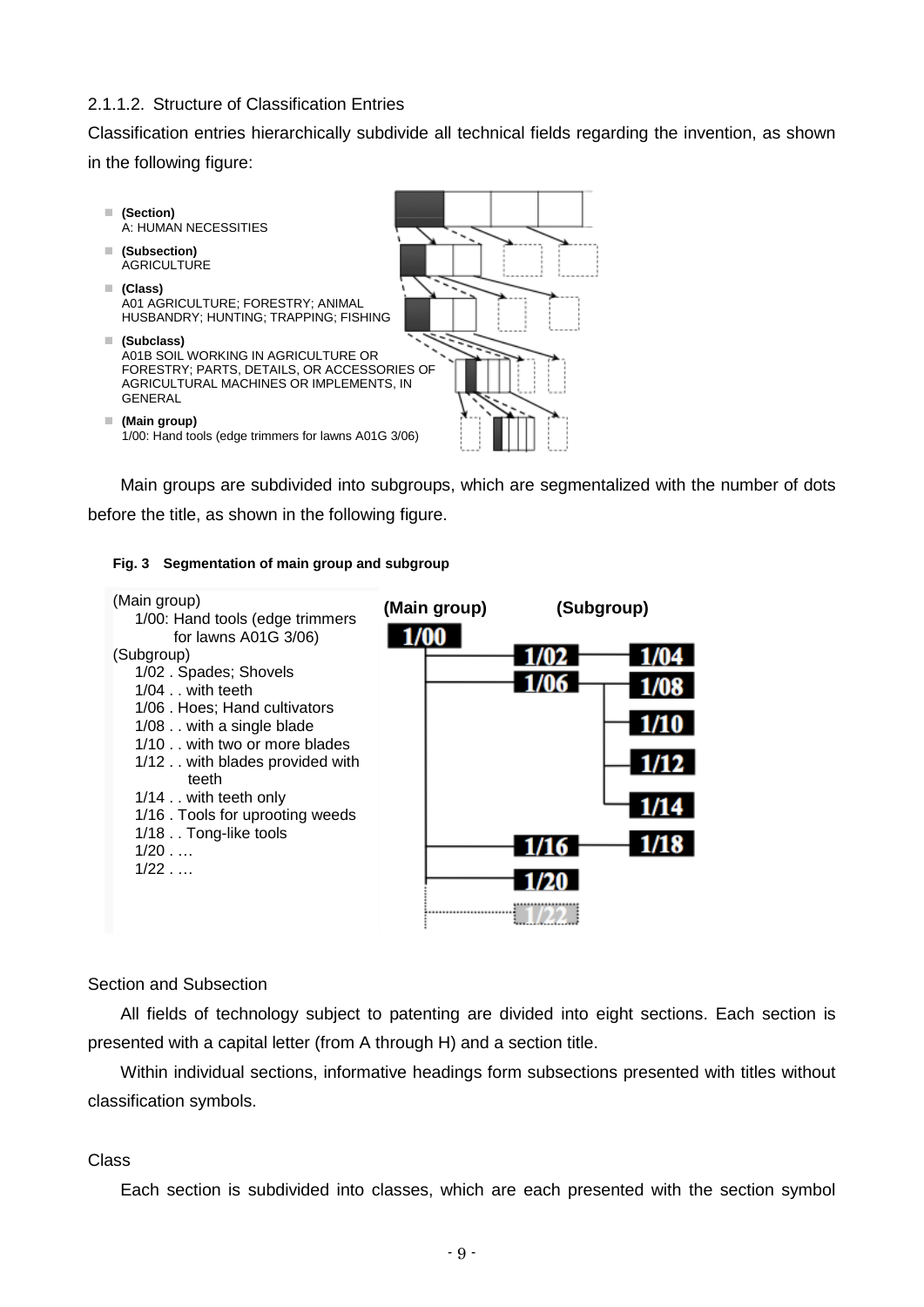#### followed by a two-digit number.

The section and class titles give only an informative summary, not a precise definition, of the content of their respective hierarchical level.

#### **Subclass**

Each class is subdivided into subclasses, which are each presented with the class symbol followed by one capital alphabetical letter and a subclass title.

The subclass title defines as precisely as possible the content of the subclass.

#### Main Group

Each subclass is subdivided into main groups, which are each presented with the subclass symbol followed by a one- to four-digit number, an oblique stroke and the number 00, and a group title.

#### Subgroup

Each main group is subdivided into subgroups, which are each presented with the main group symbol but with its last two digits other than 00, and a title preceded by one or more dots indicating the hierarchical position of that subgroup.

#### 2.1.1.3. Interpretation of the Title of Each Hierarchical Level

Each IPC hierarchical level has a title. There are several cautions in interpreting the titles.

#### Section, subsection and class titles

The section, subsection and class titles give a broad classification, not a precise indication, of the content of their respective hierarchical level.

#### Subclass and group titles

The subclass and group titles define as precisely as possible the content of their respective hierarchical level, considering relative references and notes. The main group and subgroup titles are subject to the limitations of the title of their upper level.

Example: Section A, entitled "HUMAN NECESSITIES," includes tobacco products. It is pointless, however, to discuss whether or not tobacco products are human necessities. Meanwhile, subclass A24C is entitled "MACHINES FOR MAKING CIGARS OR CIGARETTES," under which all subdivisions should have any technical matter falling under this subclass title.

#### 2.1.1.4. Scope of Classification for Upper and Lower Groups

Matters included within the subgroup level or lower are specific matters extracted from the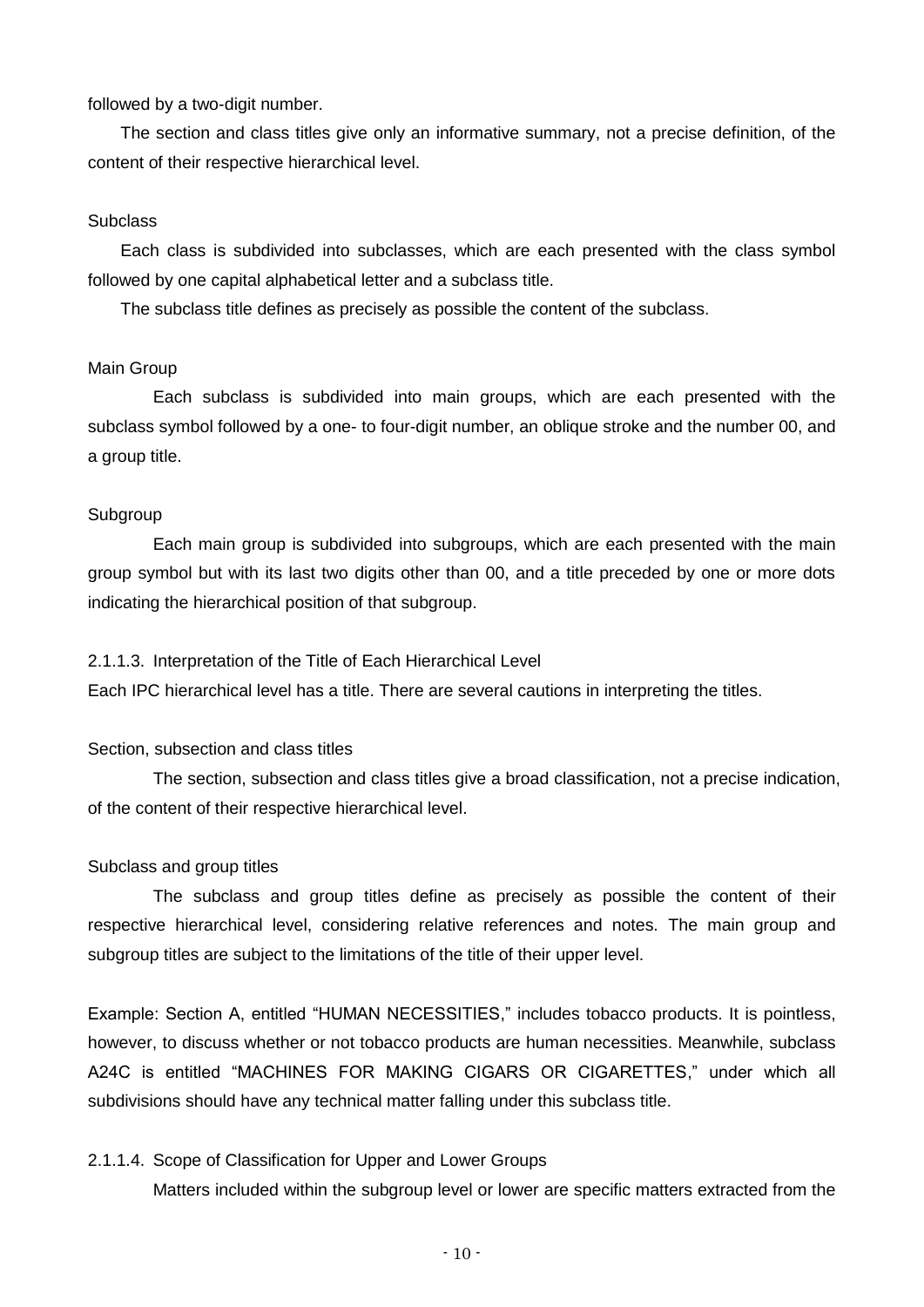upper levels. Matters not included in any lower group, or with too broad a scope of technical matters to belong to a specific lower group, are classified into their hierarchically superior group.

# 2.1.1.5. Notes and References

"Notes"

Although each subclass/group title indicates the content of that level as precisely as possible, the scope of classification and terms used therein are explained or defined in a note if necessary. If the classification system is complicated, a note is added to explain the general principle of classification for applying a certain set of rules to classification, in order:

- to show how to define the scope of classification and to classify;
- to define specific terms;
- to show priority rules and indexing codes; or
- to explain basic principles.

# "References"

The class, subclass/group title, or note may include a reference in brackets, which falls under one of the following types:

- Limiting reference: This specifies the subject matter that is taken to another place where it is covered, even though it is apparently covered by the title of the place where the reference appears.
- Precedence reference: This indicates that when the subject matter is classifiable in two places, or when different aspects of the subject matter to be classified are covered by different places, the subject matter should be classified in only one of those places.
- Guiding reference: This helps the user when classifying or searching for technical matters.

# Considerations for interpretation of references

- A reference is placed at the end of the title to which it belongs. Where a reference follows a title consisting two or more distinct parts separated by semicolons, attention must be paid to the scope of places to which the reference relates. In the form "Title A; Title B (Reference)," the reference relates to both titles A and B. In the form "Title A (Reference); Title B," the reference relates only to title A.
- A reference following the title of a class, subclass or group relates to all of the hierarchically inferior levels.
- Where only a group number is presented without the indication of a subgroup, a reference refers to a cross-reference among the groups within the same subclass.
- Where a reference quotes a group, it is not necessarily the only relevant group. Subgroups, if any, of the group quoted are also relevant to that reference.
- Where two or more items of the subject matter are referred to the same place, they are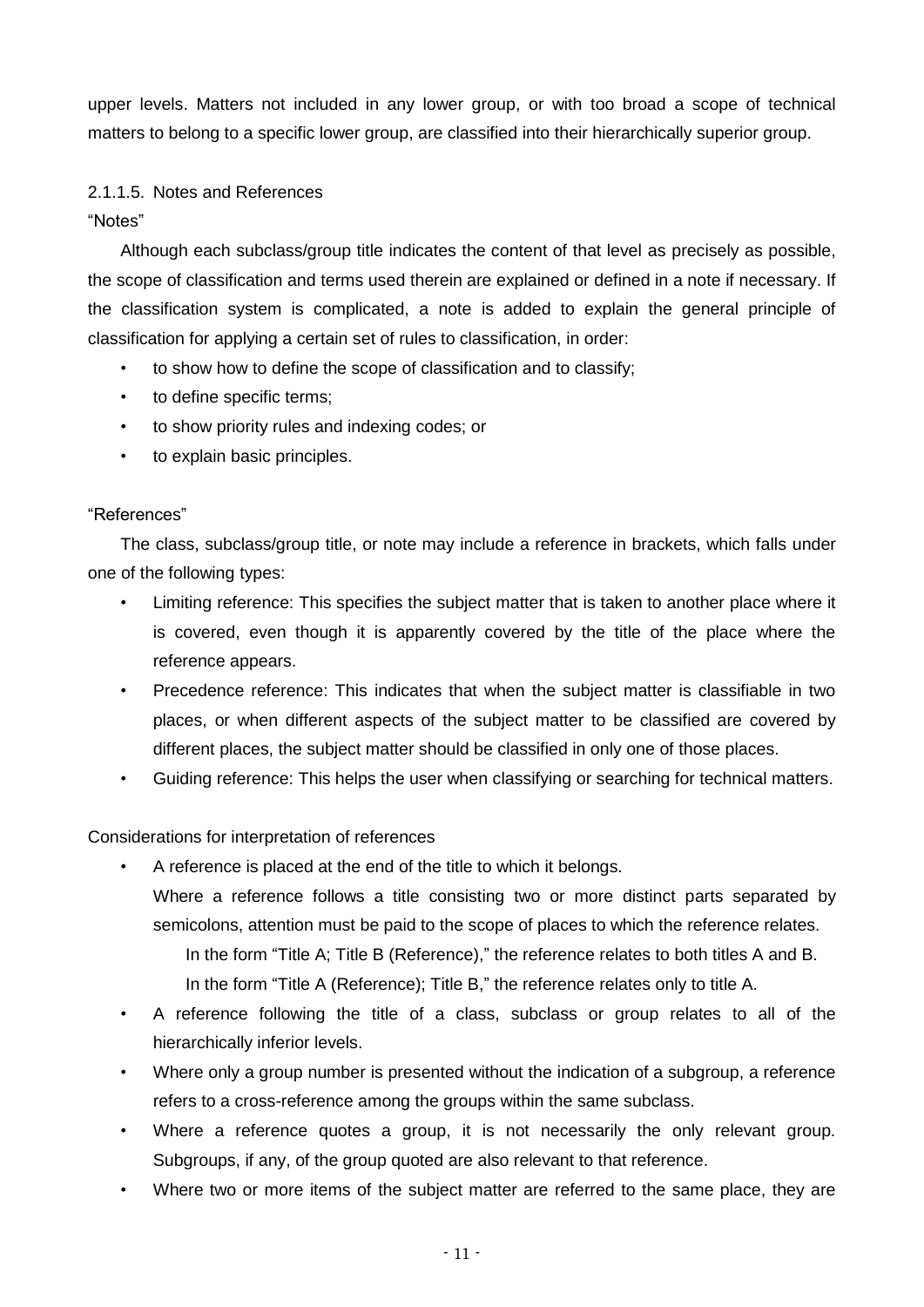separated by a comma, with the classification symbols of that place given only at the end of that reference.

- References relating to different items of subject matter referred to different places are separated by a semicolon, and are to be read independently.
- Where two or more items of subject matter are referred to different places and a substantial part of their wording is the same, the common wording is given once and the different symbols are separated by a comma.

# 2.1.1.6. Meanings of Terms and Symbols Used in Titles

#### Multipart title

Some titles may be separated by semicolons. This type of title is used when it is considered desirable to treat distinct kinds of subject matter together when they cannot be covered conveniently by a single phrase.

Example: A41D 10/00 Pajamas; Nightdresses

# "A and B"; "A or B"; "Either A or B, but not Both"

"A and B" requires the presence of both A and B in the same example or embodiment; "A or B" implies the presence of A or the presence of B, or the presence of A and B in the same example or embodiment; and "either A or B, but not both" implies the presence of A or the presence of B but not the presence of both A and B in the same example or embodiment.

#### "i.e."

The expression "i.e." has the sense of "equals," and the two phrases joined by "i.e." are to be considered one of the phrases constituting a definition of the other.

# "In general"

The expression "in general" is used when indicating things that are considered for their characteristics, disregarding any specific application, or that are not specially adapted for any particular use or purpose.

#### "Per se"

The expression "per se" concerns only an item of the subject matter itself, as opposed to a combination of which that item is a part.

#### "Specially Adapted for"

The expression "specially adapted for" is used when indicating things that have been modified or particularly constructed for the given use or purpose.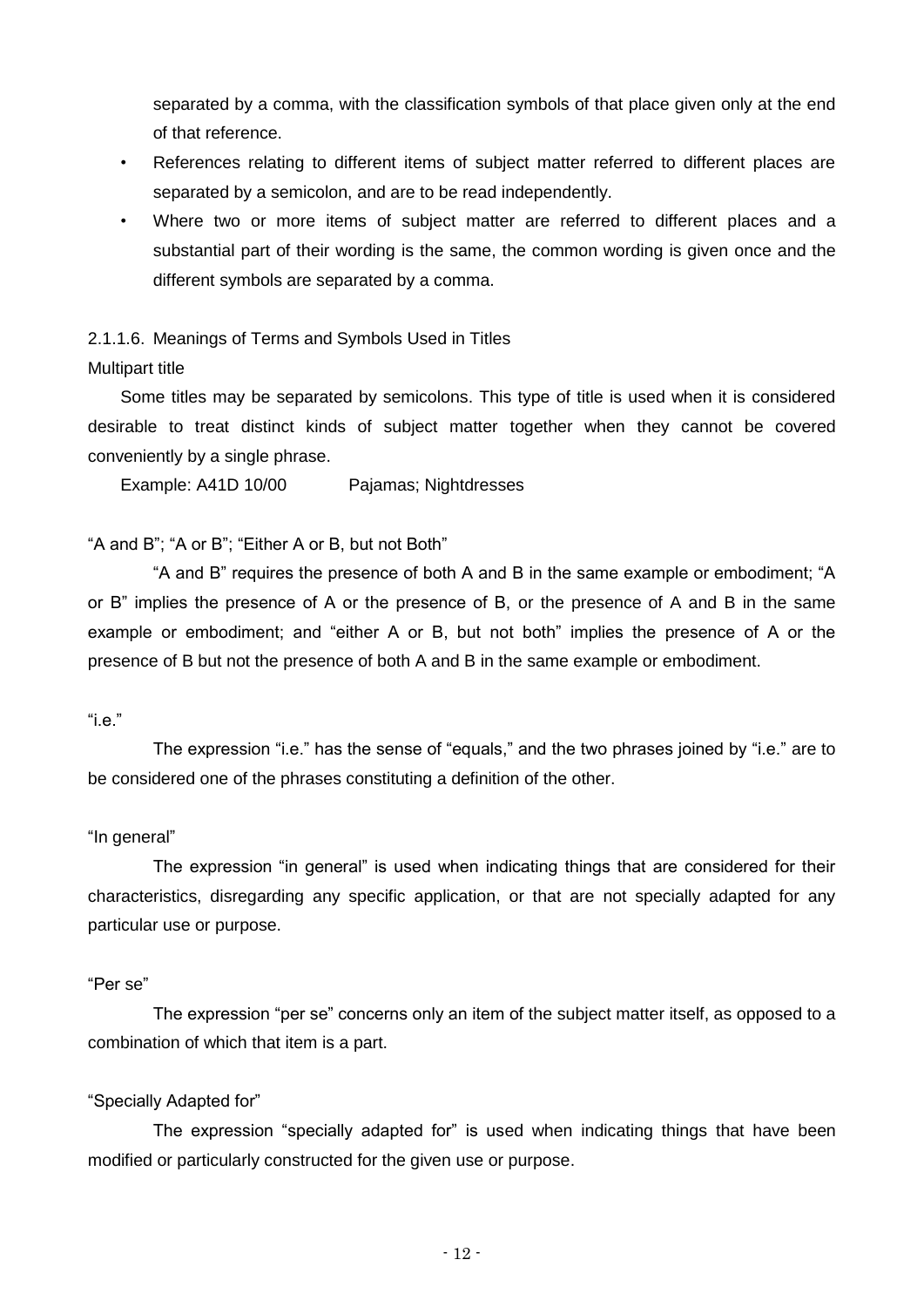#### "Or the Like"

The expression "or the like" is sometimes used to emphasize that the classification place in question is not limited to the specific subject matter as specified by the wording, but that it also covers similar subject matter with essentially the same characteristics.

#### "… Covered by More than One of the Main Groups"

Such groups provide for subject matter that consists of combinations of characteristics not covered as a whole by a single one of the groups specified, but any of the characteristics covered by any of the groups.

#### "…Not Covered by Any Single One of the Main Groups"

Such groups provide for subject matter that consists of combinations of characteristics not covered separately or as a whole by a single one of the specified groups.

#### "Not Otherwise Provided for"

This expression means "not provided for in any other group in the same subclass or in any other subclass."

#### "Other..."; "… Not Provided for in Groups"

Groups with titles including either of these expressions cover subject matter that is not provided for in any of the groups in the same subclass.

#### "Details"

Where a title contains this word, details are classified that are common to apparatus in the same hierarchical level as the place with that title.

Therefore, details characterized by only particular apparatus are classified into the classification place of that apparatus.

# Other terms

The IPC guide includes a glossary with terms used in the IPC that have multiple meanings or that need some explanation.

However, the glossary does not present the strict definitions of all the classification places where the terms included therein are used. In interpreting any of the terms in practice, it should be kept in mind to read around the context of the classification place where the term is used.

#### 2.1.1.7. Function-Oriented and Application-Oriented Places

The IPC represents classifying in function-oriented and application-oriented places. Function-oriented places refer to those that cover "things" only characterized by the functional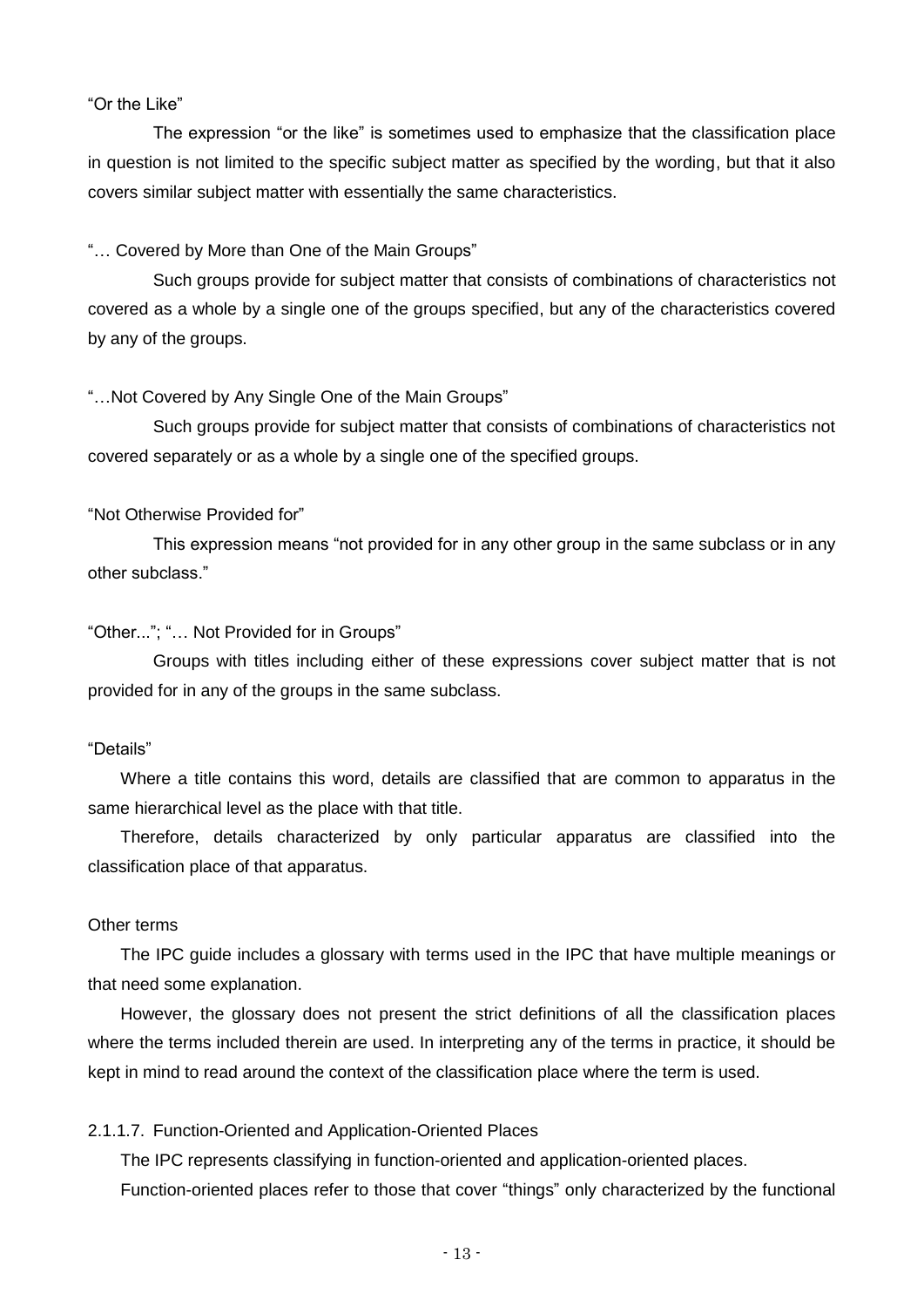or constructional aspects, either independent of a particular field or purpose of use.

Application-oriented places refer to those that cover "things" specially adapted for particular purposes or with special manners of use.

### Example:

Function-oriented place: a classification place characterized by a valve structure that does not depend on the particular fluid passing through.

Application-oriented place: a classification place for a valve designed for insertion into a human heart.

Function-oriented and application-oriented places are not clearly defined places in the IPC.

These expressions are regarded as relative, to be used when comparing particular classification places.

When it is unclear whether to classify a technical subject into a functional-oriented or an application-oriented place, the following should be observed:

- a. If a particular application is mentioned but not fully identified, or if various applications are broadly stated, classification should be made in the function-oriented place.
- b. If the subject has essential technical characteristics and its particular use is mentioned, classification should be made in both the function-oriented and the application-oriented places.

#### 2.1.2. Indexing Codes

Indexing codes, which were introduced in the fourth edition of the IPC, should be additionally applied to identify information elements in detail regarding technical subjects within particular classification entries.

#### 2.1.2.1. Functions of Indexing Codes

Indexing codes identify not only technical information elements of ordinary classification symbols, but also elements such as those below:

- Materials of the apparatus
- Shapes of the apparatus
- Radicals constituting the chemical compound

#### 2.1.2.2. Indexing Schemes

Each group of indexing codes is referred to as an indexing scheme, consisting of elements with different aspects from the classification scheme.

Classification entries where indexing codes are desirable are accompanied with a note or heading recommending the indexing scheme from which indexing codes should be added.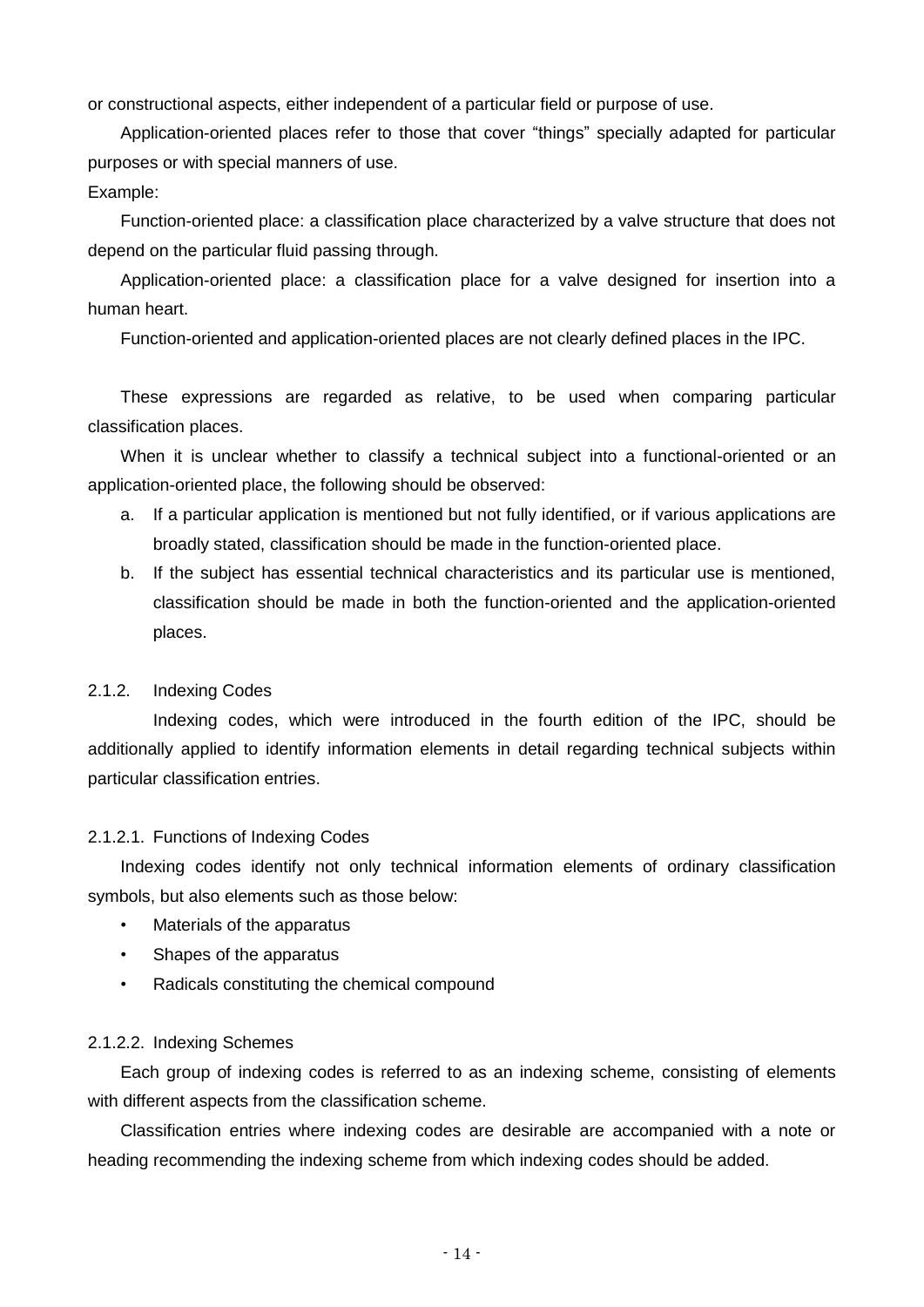#### 2.1.2.3. Presentation of Indexing Codes

Indexing codes have a format similar to classification symbols. Each code consists of the subclass symbol followed by two numbers separated by an oblique stroke (example: F21Y 101/00). As a rule, indexing codes are numbered with the numbers 101/00 onward, but some exceptions are possible (including C12R and B29R).

### <span id="page-16-0"></span>2.2. Rules for Selection of Classification Places

Since the IPC has a hierarchical classification structure, a step-by-step approach can be taken for determining the classification places in descending order. It is relatively easy to select a subclass or hierarchically higher positions, although selecting a group involves confirming the structure of and the applicable classification rules in the IPC.

The classification rules are based on the principle that one and the same technical subject can be classified in one and the same place in the IPC.

#### 2.2.1. Large and Small Patent Offices

When classifying items in the full IPC, large patent offices use all hierarchical levels up to the subgroup level, while small patent offices, which classify a smaller number of patent documents, use only the main group level. This can optimize the load of classification and searching that each country will bear, depending on the number of patent documents it handles.

#### 2.2.2. General Classification Rules Used in Subclasses

If the technical subject is completely covered by only one group, the subject is classified in that group regardless of the classification rules specified below.

If two or more subjects of the invention are disclosed in one patent document, each subject is classified separately.

If a subcombination of the subject of the invention is novel and non-obvious in itself, it is classified separately according to the general rule used in the subclass.

#### "Processes"; "Apparatus"

Even if the title of a place includes the term "process," the apparatus is classified in that place when it is covered in no other classification place. Similarly, even if the title of a place contains the term "apparatus," the process may be classified in that place.

If no place exists for the manufacture of a product, the manufacturing apparatus or process is classified in the place covering the product.

#### Articles of Manufacture

When the subject of the invention concerns an article, it is classified in the place for that article. If no place exists for the article itself, it is classified in the place according to the function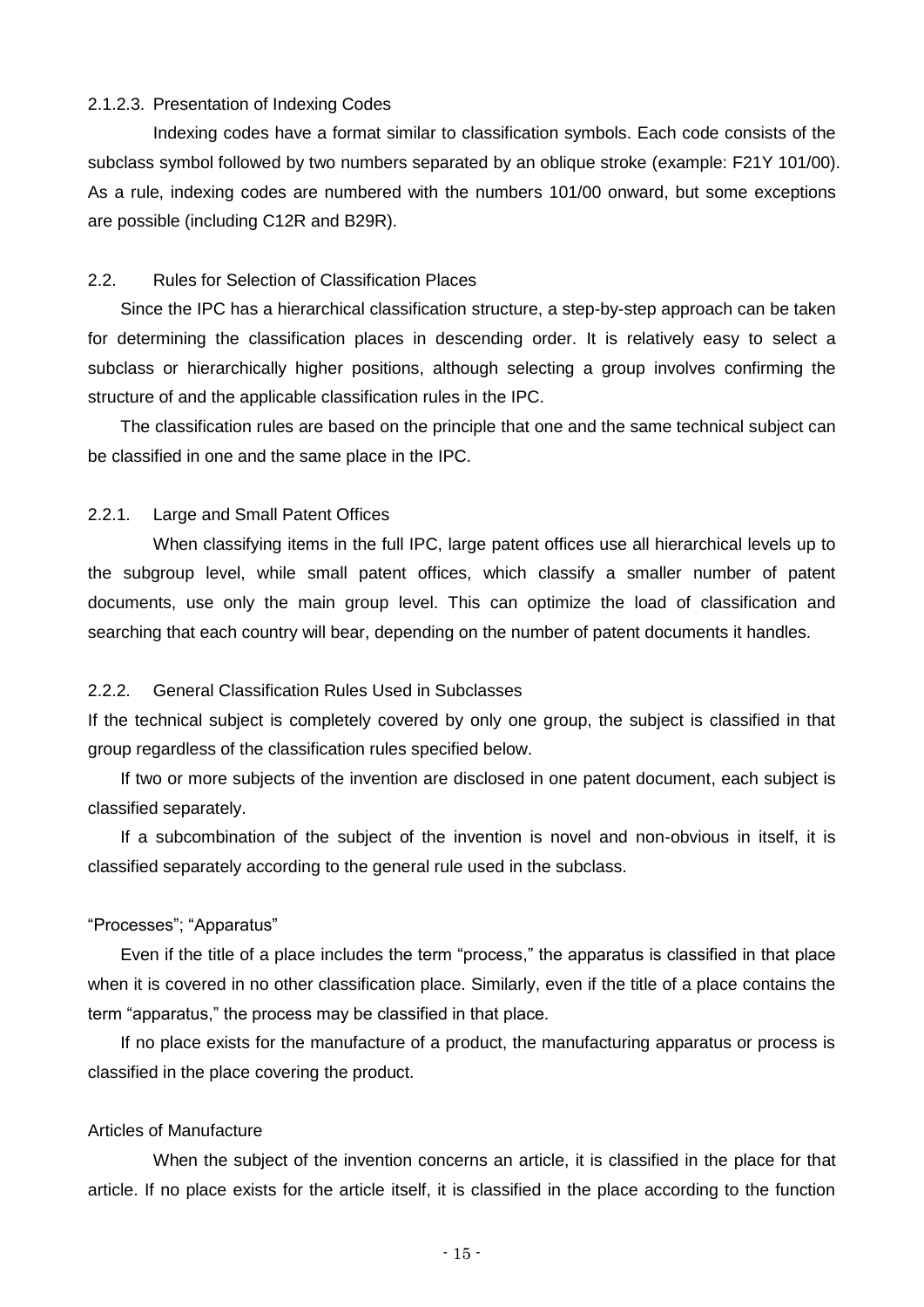performed by the article or, if this is not possible, according to the field of use.

#### Multistep Processes, Industrial Plants

When the subject of the invention concerns a multistep process or an industrial plant that consists of a combination of process steps or apparatus, respectively, it is classified as a whole that is, in a place provided for such combination. If no such place exists, it is classified in the place for the product obtained by the process or plant.

When the subject of the invention also concerns each element of the combination, each element is also classified separately.

#### 2.2.3. Three Types of General Classification Rules Used in Subclasses

#### a. Common Rule

The common rule is applied to classification where the following classification rules b and c are not specified.

Under the common rule, technical subjects can be classified with the following principles applied: groups for more complex matter take priority over groups for less complex matter, and groups for more specialized subject matter take priority over groups for less specialized subject matter.

For example, groups for combinations of technical subjects take priority over groups for subcombinations.

#### b. Priority Rules

#### First Place Priority Rule

According to this rule, a technical subject of the invention is classified by successively locating, at each hierarchical group level, the first group covering any portion of the technical subject with the lowest number in the group symbol.

Classification schemes where this rule has been applied include a standardized sequence of groups. This sequence follows the principle of proceeding from the most complex or specialized subject matter at the top of the group to the least complex or specialized subject matter located at the bottom.

#### Last Place Priority Rule

According to this rule, a technical subject of the invention is classified by successively locating, at each hierarchical group level, the last group covering any portion of the technical subject with the highest number in the group symbol.

Classification schemes where this rule has been applied include a sequence of groups that follow the principle of proceeding from the least complex or specialized subject matter at the top of the group to the most complex or specialized subject matter located at the bottom.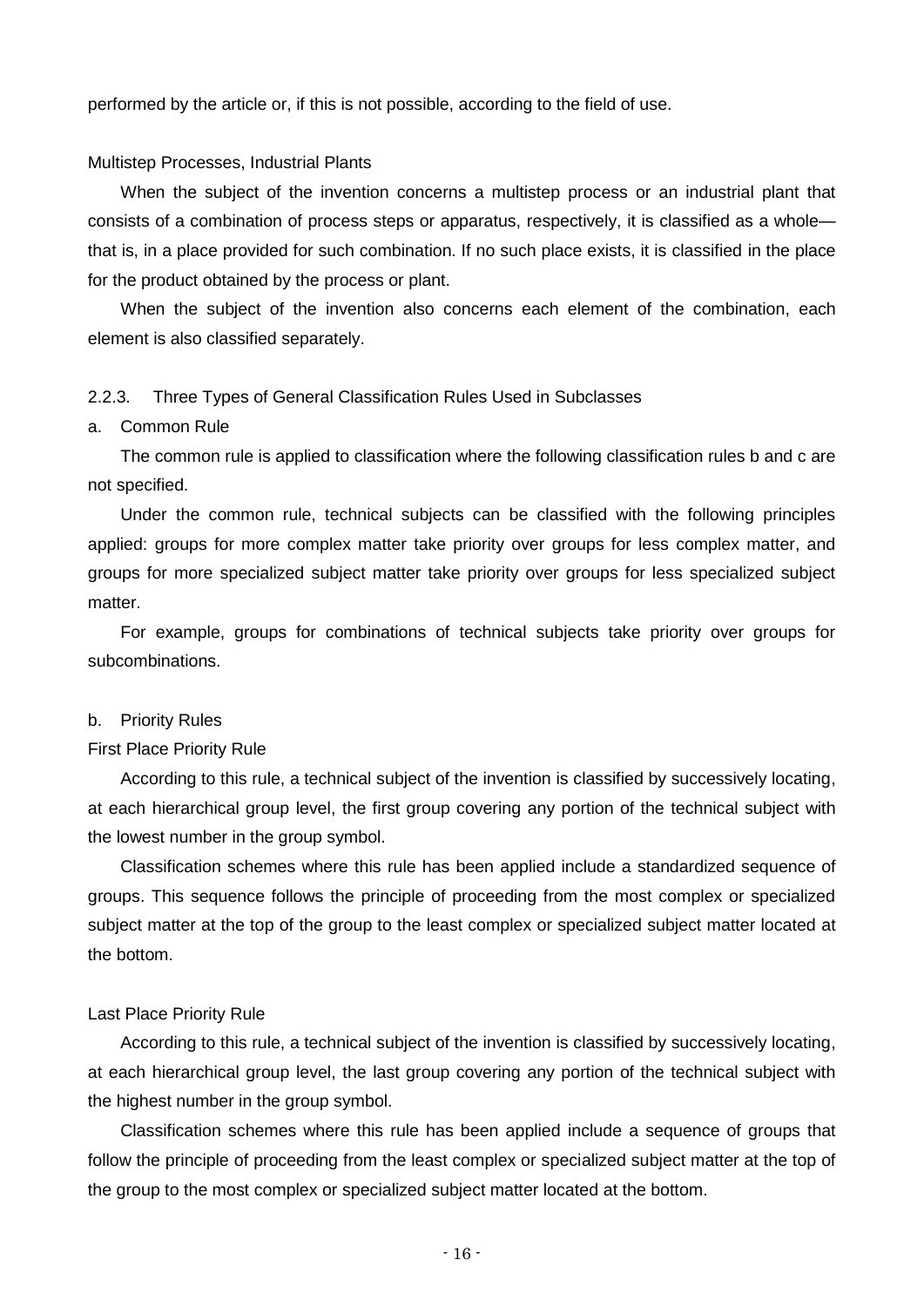c. Special Rules

In some classification schemes, special rules are applied that override the rules mentioned above.

#### <span id="page-18-0"></span>2.3. Presentation of the IPC

The official abbreviation for the IPC indicated in a patent document is "Int.Cl." This abbreviation is to be placed before the classification symbol for a document classified by the IPC.

When being classified in the full IPC, each IPC symbol should be followed by the parenthesized version notation stating when the IPC symbol was established or revised, as follows: (YEAR.MONTH).

The font styles used in classification symbols have the following respective meanings:

- Italics: Information classified in the full IPC
- Non-italics: Information classified in the main groups only
- Bold: Classification symbol for invention information
- Non-bold: Classification symbol for additional information

Example of Japan's publication of patent application

|                          |             |            |                                                                                                                                           |      |      |                                                                                                                                    | JP | 2011-000000 A 2011.1.1   |  |  |  |  |
|--------------------------|-------------|------------|-------------------------------------------------------------------------------------------------------------------------------------------|------|------|------------------------------------------------------------------------------------------------------------------------------------|----|--------------------------|--|--|--|--|
| (19) Japan Patent Office |             |            | (12) Publication of Unexamined<br><b>Patent Applications</b>                                                                              |      |      | (11) Patent Application Publication No.<br><b>PA Pub. 2011-000000</b><br>(P2011-000000A)<br>(43) Publication Date: January 1, 2011 |    |                          |  |  |  |  |
| $(51)$ Int. C1.          |             |            | F <sub>I</sub>                                                                                                                            |      |      |                                                                                                                                    |    | Theme code               |  |  |  |  |
| GO 1 B 12/345            |             | (2006. 01) | G 0 1 B 12/34                                                                                                                             |      | 101B |                                                                                                                                    |    | (reference)<br>2 E 1 1 0 |  |  |  |  |
| G 0 2 C                  | <i>9/87</i> | (2007. 01) | G 0 2 C                                                                                                                                   | 9/87 | ZNA  |                                                                                                                                    |    | 3 B 0 0 5                |  |  |  |  |
| GO 1 B 67/89             |             | (2007. 10) | G 0 1 B 67/89                                                                                                                             |      |      | z                                                                                                                                  |    |                          |  |  |  |  |
| G 0 1 B                  | 12/456      | (2006. 01) | G 0 1 B 12/456                                                                                                                            |      |      | U                                                                                                                                  |    |                          |  |  |  |  |
| G 0 1 B                  | 34/56       | (2008, 04) | G 0 1 B 34:56                                                                                                                             |      |      |                                                                                                                                    |    |                          |  |  |  |  |
|                          |             |            | Examination request: Filed Number of claims: 2 OL Application in English<br>Publication request (7 pages in total) Continues to Last Page |      |      |                                                                                                                                    |    |                          |  |  |  |  |

In the example shown above, the classification symbols indicating invention information are: G01B 12/345, G02C 9/87 and G01B 67/89. Those indicating additional information are: G01B 12/456 and G01B 34/56. In Japan, all classification symbols are in italics since classification is performed in the full IPC.

#### <span id="page-18-1"></span>2.4. Recent Reform of the IPC

2.4.1. Reform of the IPC from 7th to 8th Edition

The IPC was used as one purpose of developing an effective patent document search tool for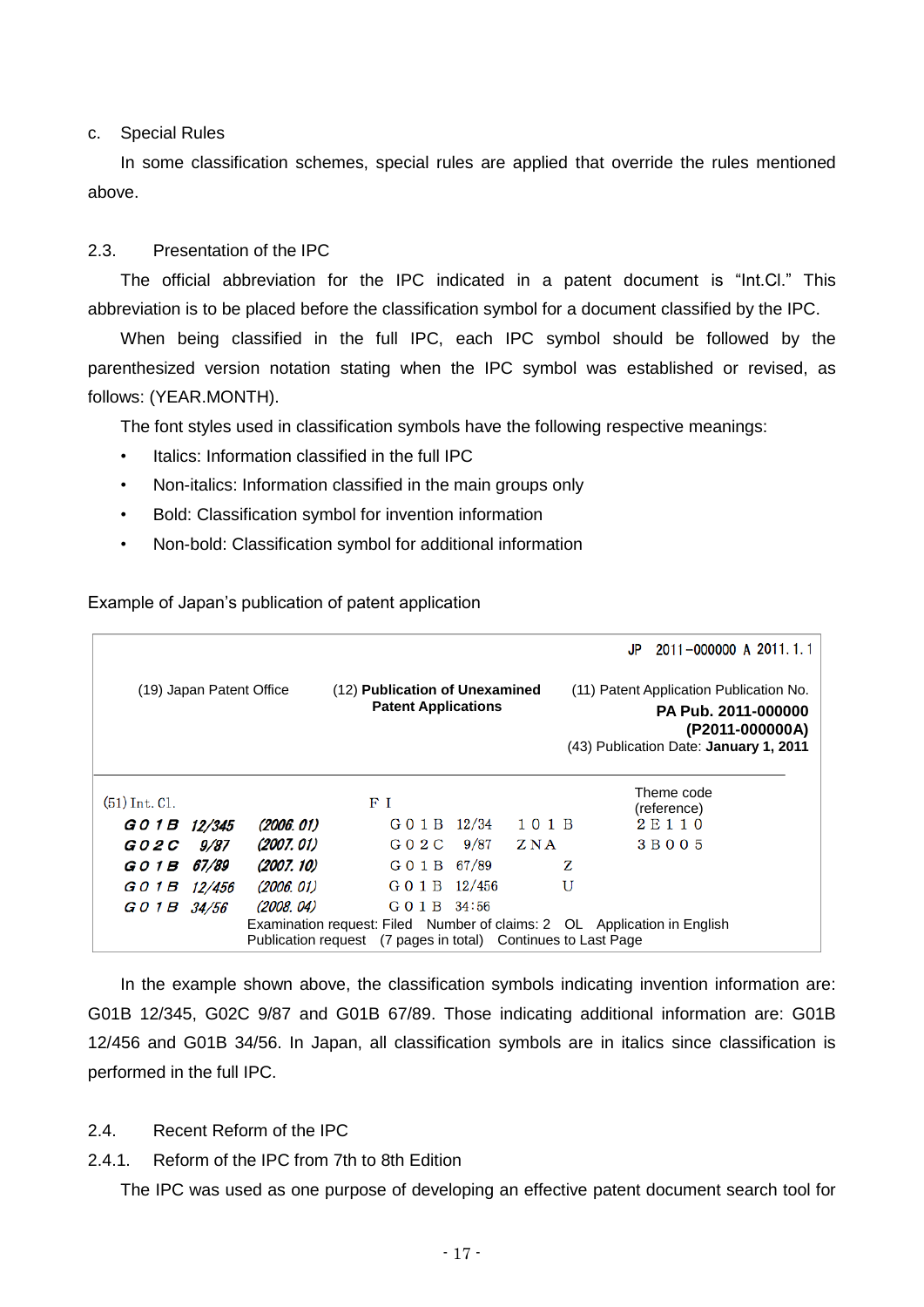patent office examiners, applicants and other users. However, there was a problem with the IPC: it was so broad that substantial searching was too difficult for large patent offices that had massive numbers of documents; and it was so detailed that the load of classifying was too great for small patent offices that had small numbers of documents.

Furthermore, another problem arose from large patent offices setting up their original classification systems to ensure more efficient searching within their own countries. The offices had to become proficient in the original classifications of other foreign countries, or had to have foreign patent documents classified into their original classifications. It was also pointed out as problematic that reform every five years was not quick enough to provide search capabilities that were suitable for coping with rapid technological advancements.

Under such circumstances, the Committee of IPC Union Experts (the "Committee of Experts") decided at its March 1999 meeting to launch a reform of the IPC. As a result of this reform, the IPC 8th edition took effect in January 2006, with the major changes introduced below.

#### 2.4.1.1. Division of the IPC into Two Levels

The IPC 8th edition was divided into an "advanced level" and "core level."

The advanced level, a classification to be made by large patent offices including the JPO, allowed for revisions every three months (January 1, April 1 and July 1) in order to cope flexibly with technological developments. A special subcommittee of the Committee of Experts was established as an organization to amend the advanced level, and its constituent members were the international secretariat and three patent offices (the JPO, EPO, and US Patent and Trademark Office, or USPTO)—whose load for reanalyzing the PCT Minimum Documentation exceeded 20% of all documents. Amendments to the advanced level were prescribed to take effect only after reclassification of the patent documents according to the amendments approved by the special subcommittee.

On the other hand, the core level was prescribed as a stable classification that could easily be made by small to medium patent offices, with the number of classification entries narrowed down to around 30% of the advanced level. The core level was to be amended upon adoption by the Working Committee for IPC Revisions and approval by the Committee of Experts. In the three-year revision cycle, revision for the level took effect in 2009.

#### 2.4.1.2. Reclassification of Previously Published Documents by the Latest Edition of the IPC

Until the IPC's 7th edition, patent documents were classified in an official gazette by the IPC valid at the issuance of that official gazette. Searches required the use of the IPC edition valid at the issuance of the official gazette in order to be searched.

Consequently, it was prescribed from IPC's 8th edition onwards that the PCT minimum documentation be reclassified according to the latest IPC edition to enable searching of all official gazettes using the latest IPC.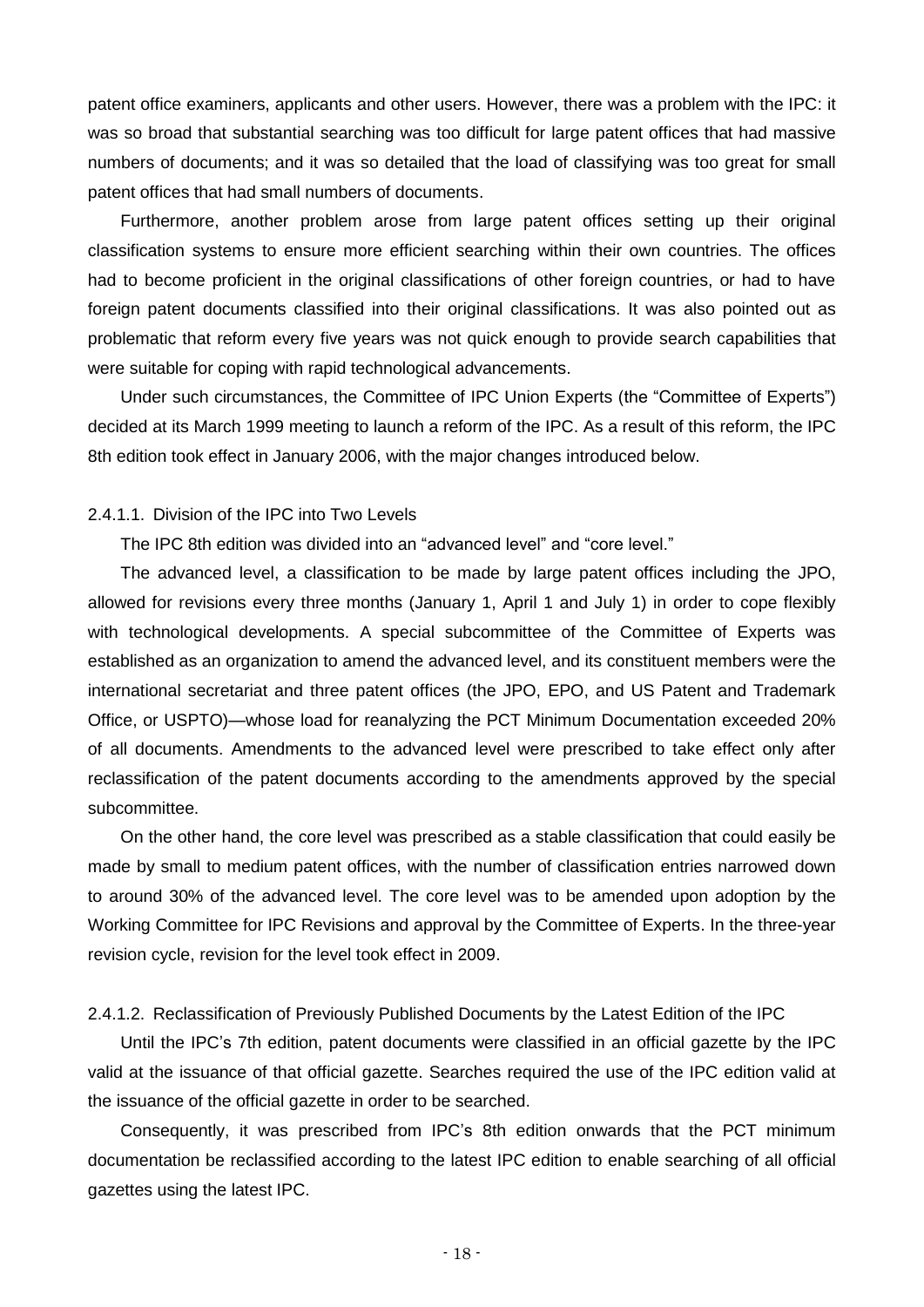#### 2.4.1.3. Review of Classification Rules

 It is preferable that dispersion in classification be small and stable in order to improve the convenience of the IPC. For this reason, considerations have been given to make the rules for classification simpler and clearer. A "First Place Priority Rule" was introduced as a result, and it was prescribed as a general regulation that this rule be applied to fields where the IPC is to be revised in the future.

#### 2.4.1.4. Standardized Sequence of Classification Entries

The Standardized Sequence is a sequence arranged according to the principle of proceeding from the most complex or specialized subject matter at the highest hierarchy of the classification group to the least complex or general subject matter at the lowest hierarchy. This sequence has been introduced into fields in which the First Place Priority Rule is to be applied.

Even in technical fields where the Standardized Sequence is not adopted, a function to sort and display the main groups into the Standardized Sequence is provided on the IPC classification schemes on the WIPO website [\(http://www.wipo.int/ipcpub/\)](http://www.wipo.int/ipcpub/).

#### 2.4.1.5. Handling of Indexing Codes

Indexing codes were expressed with colons in the IPC editions until the 7th edition. In the 8th edition, however, their expression system was changed to the same as that for classification symbols using slashes.

Furthermore, codes used for both classification and indexing purposes were abolished, as were links for indexing codes.

#### 2.4.1.6. Unification of Expressions for Classification Definitions

Since there is a disparity in the expressions of explanations given for each IPC subclass, WIPO is currently proceeding with a unified format for rewriting the definitions, notes, references, indices, etc., in the subclasses.

The rewritten and adopted definitions have been published on the WIPO website. (Click the "D" button on the left of the subclass symbol to display the definition adopted for that subclass.)

Furthermore, work is now in progress to cease the provision of "informative references" within titles, and instead mention them only in definitions.

#### 2.4.1.7. Abolition of "X" Symbol

Invention information disclosed within patent documents is usually covered appropriately by one or more classification places. Since the active classification schemes were not necessarily capable of covering all newly disclosed subject matters, however, such subject matters were classified by adding an "X" to their class, subclass, section or main group symbols until the IPC's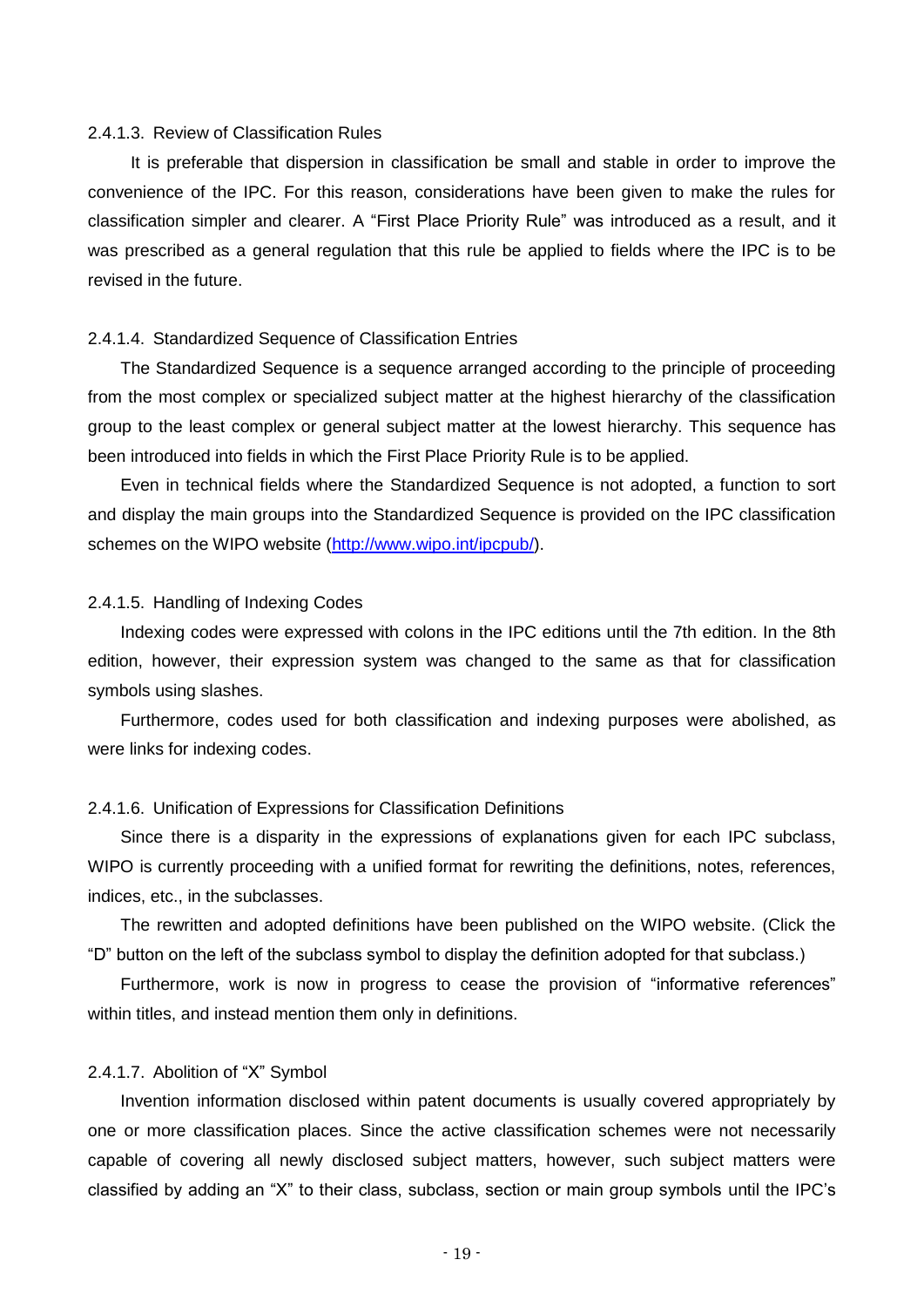7th edition due to constant technological development.

This "X" symbol has been abolished from IPC's 8th edition onwards, however, and a special "residual main group" has instead been introduced for each of the sections concerned. Invention information of patent documents that cannot be properly covered by any of the subclasses of the most appropriate section will be classified into this special residual main group, and be indicated by attaching "99Z 99/00" subsequent to each section symbol. Discussions are still underway, however, regarding the introduction of this residual main group.

#### 2.4.2. From IPC's 8th Edition to Full IPC

As stated above, the IPC was divided into two levels, although in practice, most patent offices worldwide are using the advanced level for classification. The two-layered structure of the IPC also has negative effects such as complexity, as well as the separate reform cycles and procedures.

Under these circumstances, the Committee of Experts decided at its February 2008 meeting to review the structure and composition of the Special Subcommittee for the Advanced Level of the IPC. The Committee of Experts held numerous discussions, and decided at its March 2009 meeting to make revisions to the IPC reform and publication procedures, including an integration of the advanced and core levels. Furthermore, the Committee of Experts discussed the matter in more detail at its February 2010 meeting, with the final decisions explained below.

#### 2.4.2.1. Integration of Core and Advanced Levels

It was decided that the core and advanced levels be integrated and that a single classification scheme equivalent to the current advanced level be maintained and published in the future. This classification scheme is called the "full IPC."

Small patent offices with difficulty using the full IPC, however, may classify a given document in either the subclass level of the full IPC or the main groups only.

#### 2.4.2.2. IPC Reform Cycle

Along with the introduction of the full IPC, it was decided in March 2009 that the IPC be reformed annually (effective every January 1).

#### 2.4.2.3. Integration of Organizations Considering IPC Reforms

All IPC reform projects have been entered into discussion at the IPC Revision Working Group. A classification schemes approved by the Working Group will be issued upon adoption by the Committee of Experts.

#### <span id="page-21-0"></span>2.5. International Movement for Classification Harmonization

The IPC Revision Working Group discusses the following types of IPC reform proposal:

• IPC revision proposals from the Japan-US-Europe Trilateral Classification Harmonization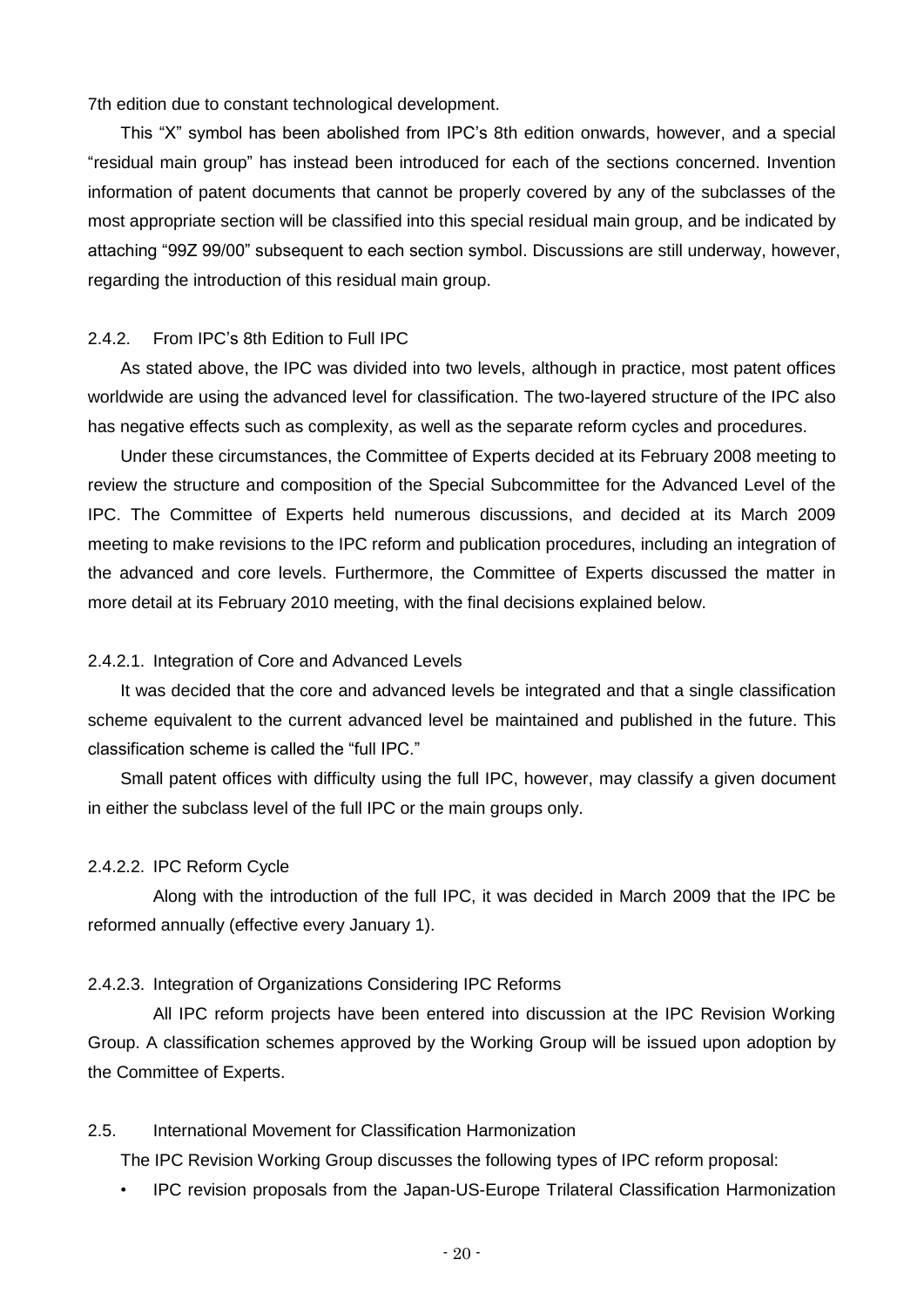(TCH) project

- IPC revision proposals from the Common Hybrid Classification (CHC) project under cooperation among the five largest intellectual property offices of Japan, the US, Europe, South Korea and China (IP5 Offices)
- Other IPC revision proposals approved by the Committee of Experts of the IPC Union

IPC revision proposals from the TCH or CHC project will be handled preferentially at the IPC Revision Working Group. The details of the TCH and CHC projects are as follows:

#### (1) Trilateral Classification Harmonization Projects

The Japanese, US and European IP offices agreed in November 2000 to embark on a TCH project. They have since proceeded with classification harmonization work, keeping in mind the adoption of the IPC schemes that were agreed upon between the commissioners of the trilateral offices.

Specifically, about 80 fields underwent review for classification harmonization, and those on which the commissioners have agreed are under discussion for adoption into the IPC at the IPC Revision Working Group or have been issued as part of the IPC.

To accelerate discussions on the TCH project, trilateral office examiners met to discuss classification harmonization in 2005 and have since held trilateral examiner exchanges on classification. In 2010, trilateral examiner exchanges took place for discussion on 8 fields.

In order to focus on the CHC project in which the IP5 Offices are involved, however, as shown in paragraph (2), the trilateral offices completed all projects under discussion by the end of 2011.

#### (2) CHC Project under Cooperation among IP5 Offices

In October 2008, the commissioners of the IP5 Offices agreed at the 2nd IP5 Heads Meeting in Cheju, South Korea to work together on the 10 Foundation Projects for promoting work sharing. They also agreed regarding classification harmonization that the EPO would take the lead in the CHC project as one of the 10 Foundation Projects.

The CHC project is designed to segment the IPC using the IP5 Offices' internal classifications (JPO's FI, EPO's ECLA, etc.); i.e., a project that would adopt into a common classification system among the IP5 Offices classifications suitable for segmentation selected in each technical field from the IP5 Offices' internal classifications. Depending on the technical field, several internal classifications may be combined.

The CHC project has been developed from the need for large resources on the TCH project mentioned in paragraph (1) to create a new classification scheme.

One reason behind the adoption by the IP5 Offices of the CHC project is their expectations that the project would contribute to promoting work sharing among the IP5 Offices under circumstances where there are an increasing number of patent documents issued around the world.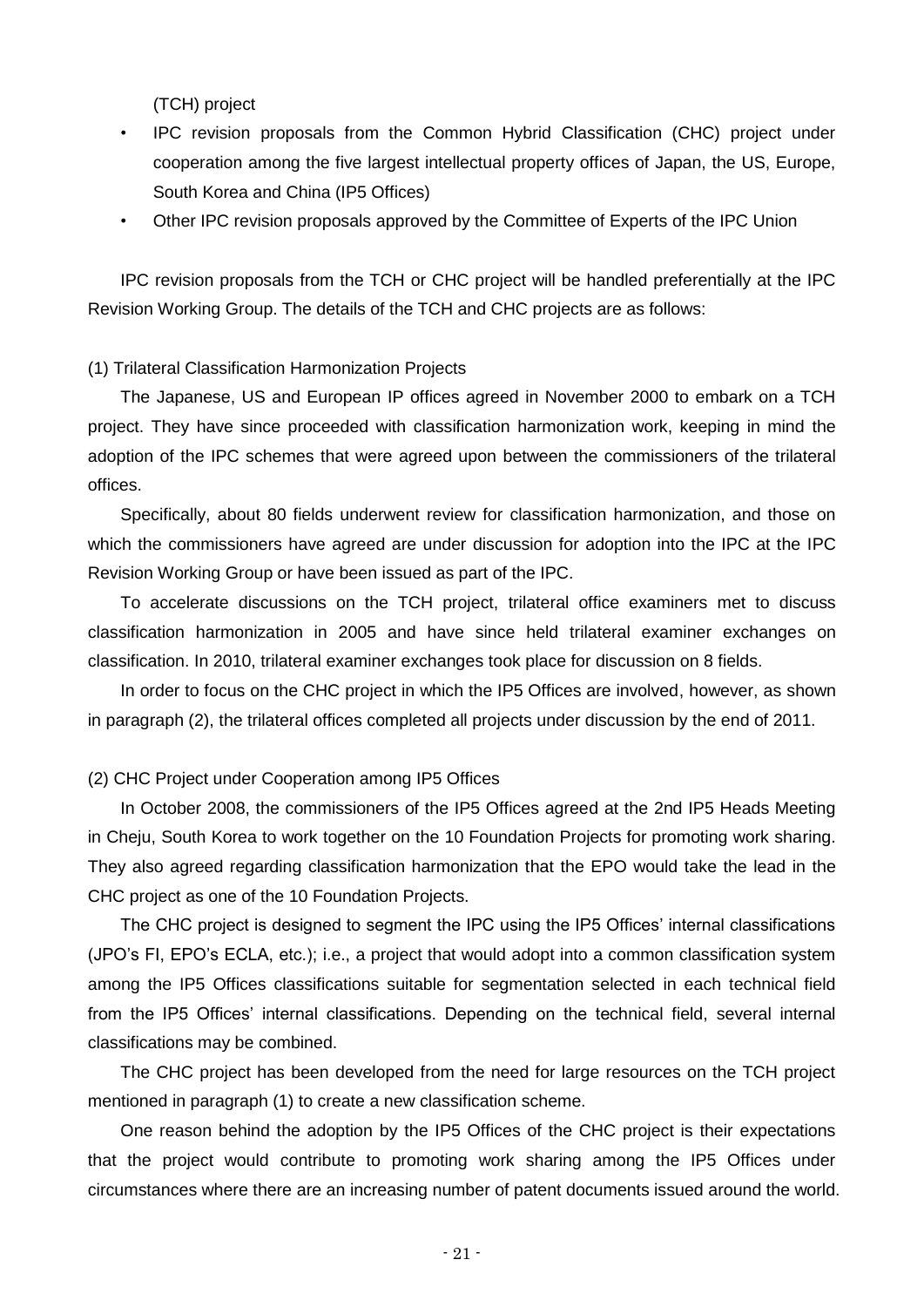The use of a common classification scheme among the IP5 Offices would provide examiners with the advantage of being able to search with easier access to documents issued by patent offices in other countries. The common classification, if adopted as the IPC, would also help reduce the reclassification resources of the IP5 Offices as reclassification results are reflected at the patent family unit.

By June 2011, CHC project proposals were presented in about twenty fields, of which six have seen proposals actually proceed into discussions.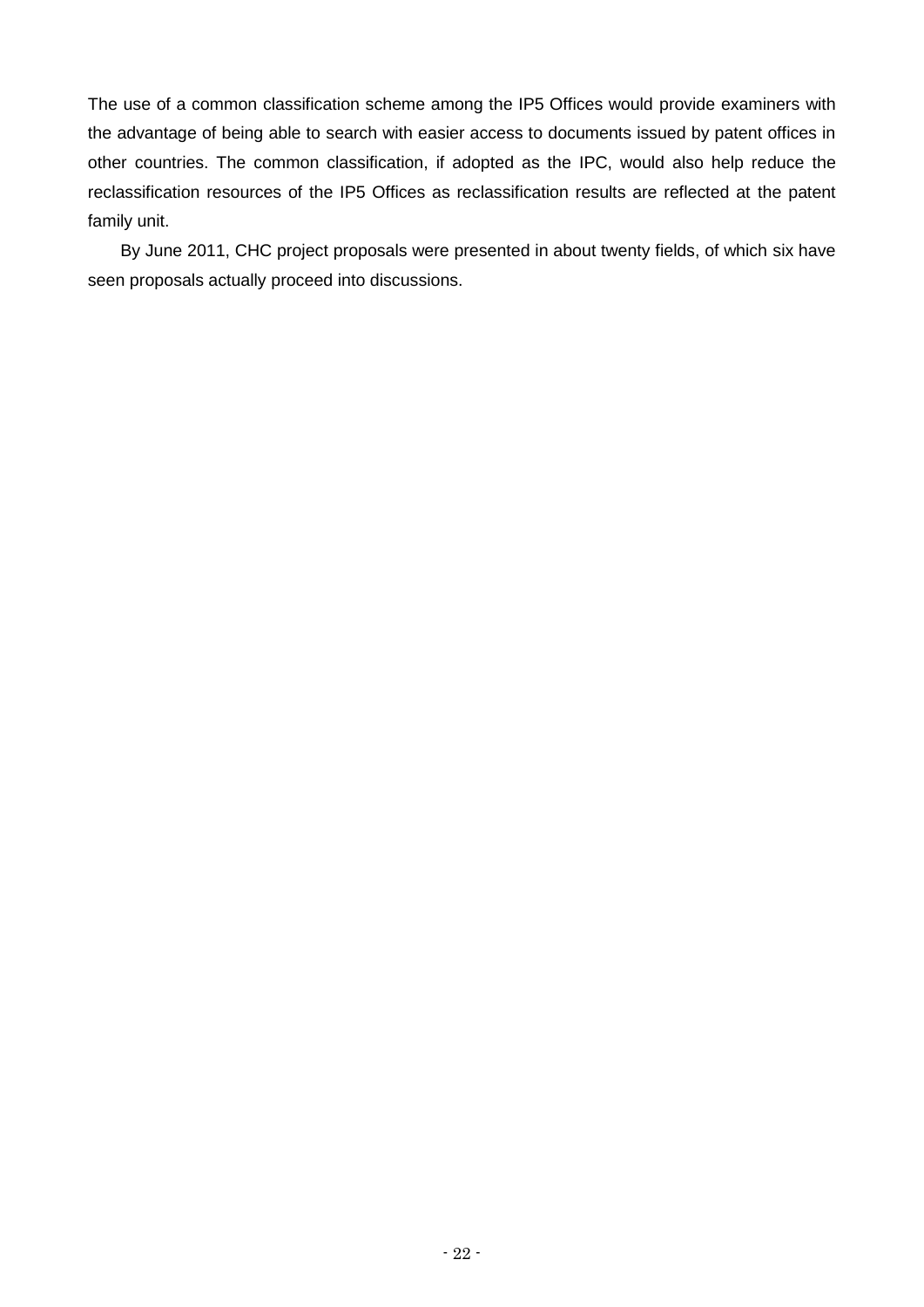#### <span id="page-24-0"></span>3. FI (File Index)

#### <span id="page-24-1"></span>3.1. FI Subdivision Symbols

FI subdivision symbols represent subdivisions into which groups—the smallest units of the IPC—are further divided. As with group symbols, subdivision symbols are hierarchical structures with dots following the IPC levels.

Subdivision symbols are always presented with complete IPC symbols. If two or more subdivision symbols are allotted to one group, only the first IPC symbol appears in an official gazette, with the IPC symbol before the other subdivision symbol(s) omitted.

#### <span id="page-24-2"></span>3.2. File Discrimination Codes

File discrimination codes are used to further subdivide IPC symbols or subdivision symbols. These symbols use one of the alphabet letters A to Z, except I or O.

The symbol "Z Others" is always reserved for all groups to which a file discrimination code is applied. The symbol Z is applied to those that do not belong to any other file discrimination code.

Recently, hierarchical structures using dots have appeared in the file discrimination code system. These structures are independent of the hierarchical levels of the IPC and subdivision symbols.

#### <span id="page-24-3"></span>3.3. Correspondence between FI and IPC Editions

FI symbols have existed since long before the IPC's 7th edition. Some of them are therefore presented in accordance with the rules of the previous IPC editions.

For example, some FI symbols use a colon used in indexing codes, are used for both indexing and classification purposes, or are in parentheses linked to their corresponding IPC symbols.

#### <span id="page-24-4"></span>3.4. FI Revisions

The FI is currently revised through additions, abolishment or renewal once or twice every year. Re-classification work is carried out in response, during which searching requires the use of both old and new FIs.

Information on FI revisions can be found on the JPO's website.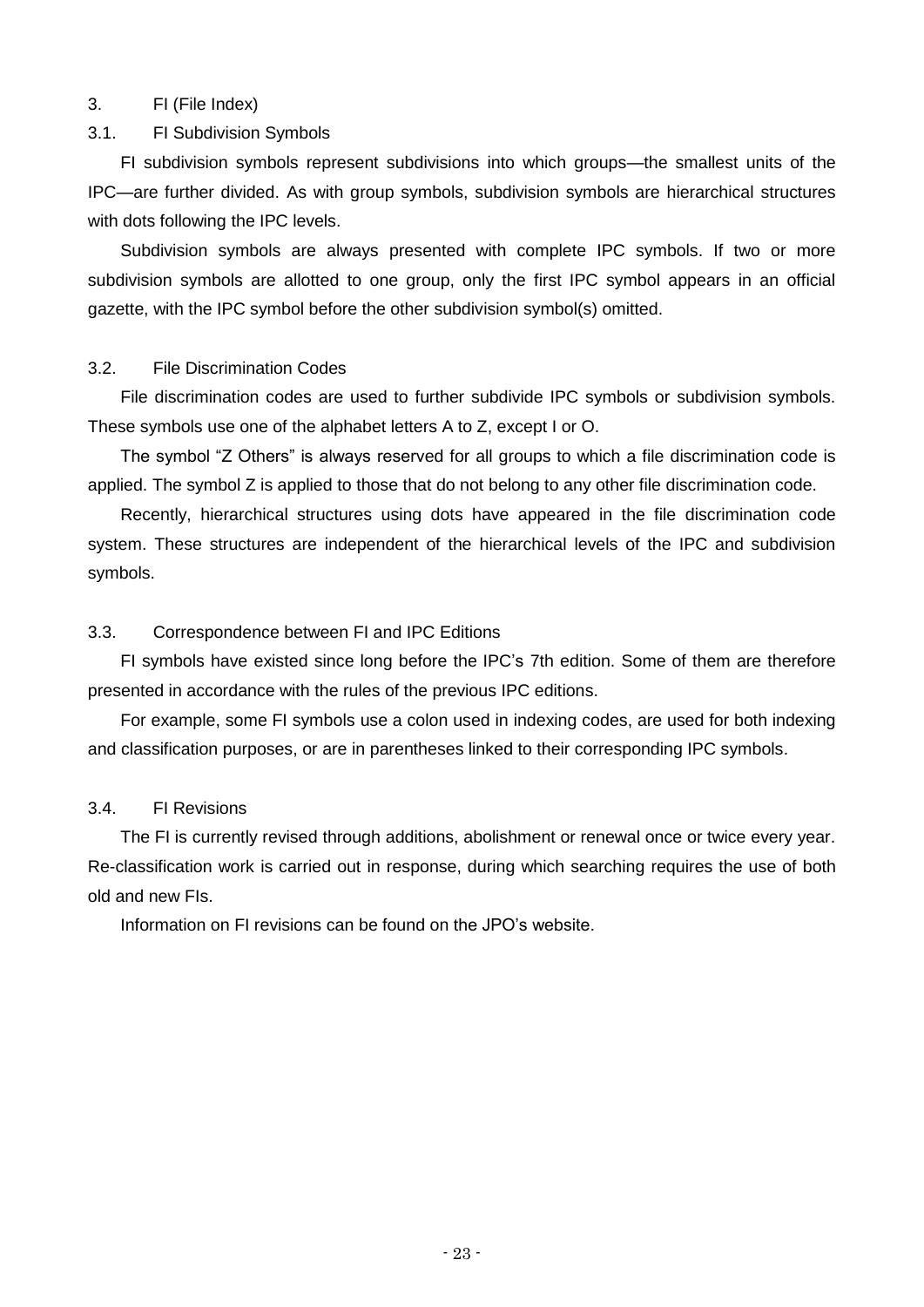#### <span id="page-25-0"></span>4. F-Term

#### <span id="page-25-1"></span>4.1. Expression of an F-Term

4.1.1. Theme

F-terms are created and maintained in units of technical fields specified by FIs, with each unit referred to as a "theme." Each theme is invariably given a "theme name," which plainly indicates the relevant technical field and a "theme code" comprising a five-digit alphanumeric character.

Example: FI coverage: G11C 17/00 to 17/06, 301 Theme name: Read-only memory Theme code: 5B125

At present, all technical fields are divided into some 2,600 themes, of which some 1,800 (approx.70%) have an F-term created for use as a search key with respect to domestic patent documents. A theme for which an F-term list has been created is referred to as an "F-term theme," and one for which an F-term list has not been created is referred to as an "FI theme."

A list containing FI coverage, a theme name and a theme code for each theme is referred to as an "F-term list".

In the early days when the F-term retrieval system was developed, the scope of the theme was defined in units of technical fields where searching within a single theme would often serve the purpose at hand. At that time, themes were created in order to make the scope roughly equivalent to that of the main groups under the IPC. Thereafter, some technical fields were integrated into a broader unit against a background of increasingly compartmentalized technical fields combined with an increasing number of accumulated documents, as well as an improved performance of the retrieval system, and changes in technological trends.

#### 4.1.2. Viewpoint and Additional Code of F-term

An F-term is expressed by: a "theme code (five-digit alphanumeric character)" + a "viewpoint (two-digit alphanumeric character)" + a "two-digit number." Since a theme code is often presented separately, the term "F-term" is often used to refer to a term with the first five-digit part omitted, which is only comprised of a two-digit viewpoint and a two-digit number.

The term "viewpoint" as used herein refers to an aspect established to represent a concept under which a number of F-terms fall. Typical examples of viewpoint include "purpose," "function," "structure," "use," and "manufacturing method."

In addition to the constituent elements under the expression system shown above, some themes contain an alphanumeric character referred to as an "additional code." This additional code fulfills the function of complementing the F-term and is preceded by a dot (".") following the F-term.

An additional code is intended to add a different technical viewpoint from those where an FI is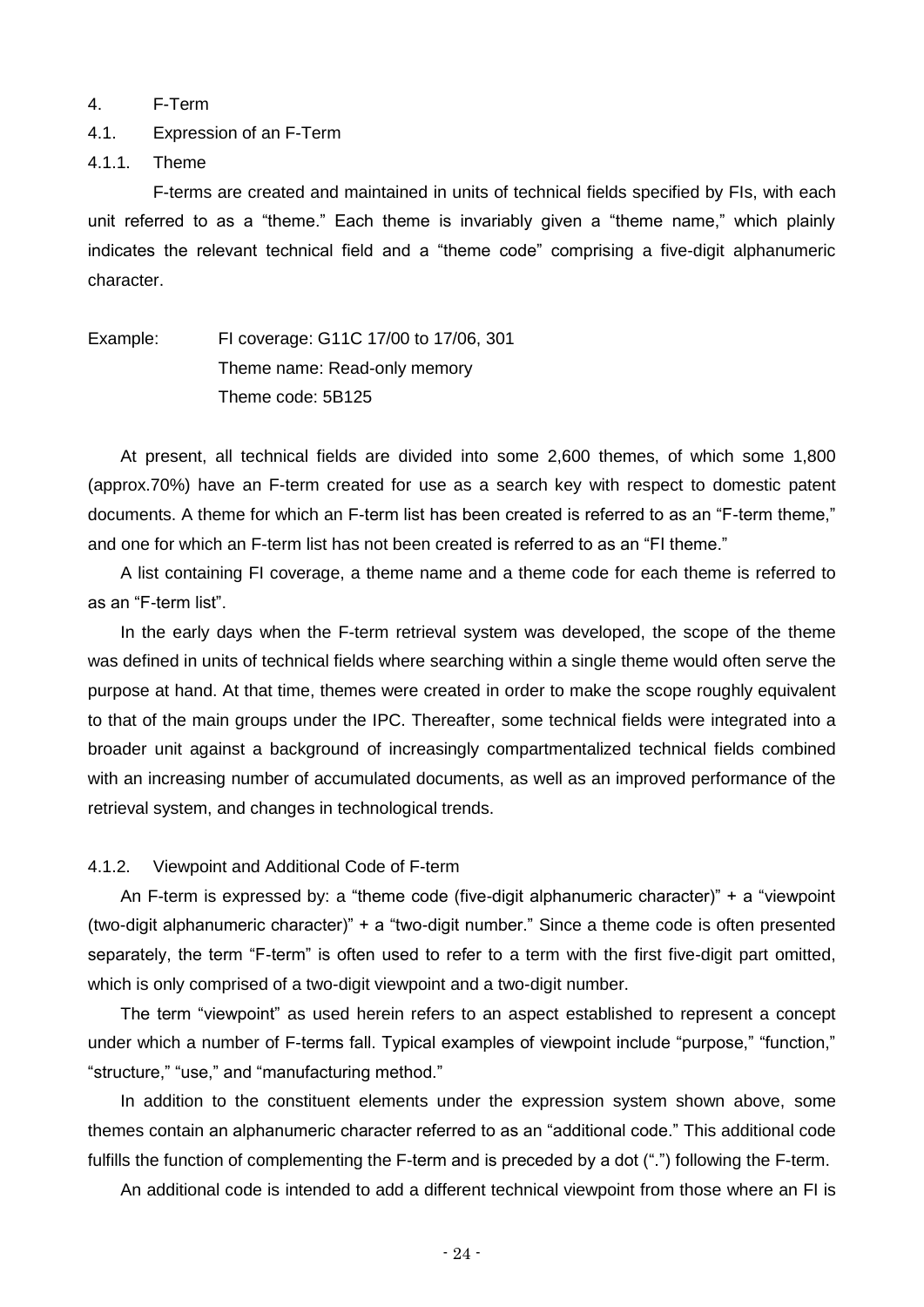subdivided to create F-terms. Unlike "viewpoints" in F-terms where each theme has a common meaning, the additional code can be used to link information to each of the F-terms given. At present, additional codes are adopted in more than 70 themes.

- <span id="page-26-0"></span>4.2. Structure of F-Terms
- 4.2.1. Types of F-Term
- 4.2.1.1. Subjects of Analysis of F-terms (Relations between FI and F-terms)

# "Need of Analysis"

Each FI identifies the "need of analysis" of F-terms. If at least one FI needing analysis in a theme is given to a document, one of the F-terms contained in the relevant F-term list is supposed to be given to the document.

The "need of analysis" may be determined based on whether a hyperlink to the theme code is provided in the current Patent Map Guidance System (PMGS).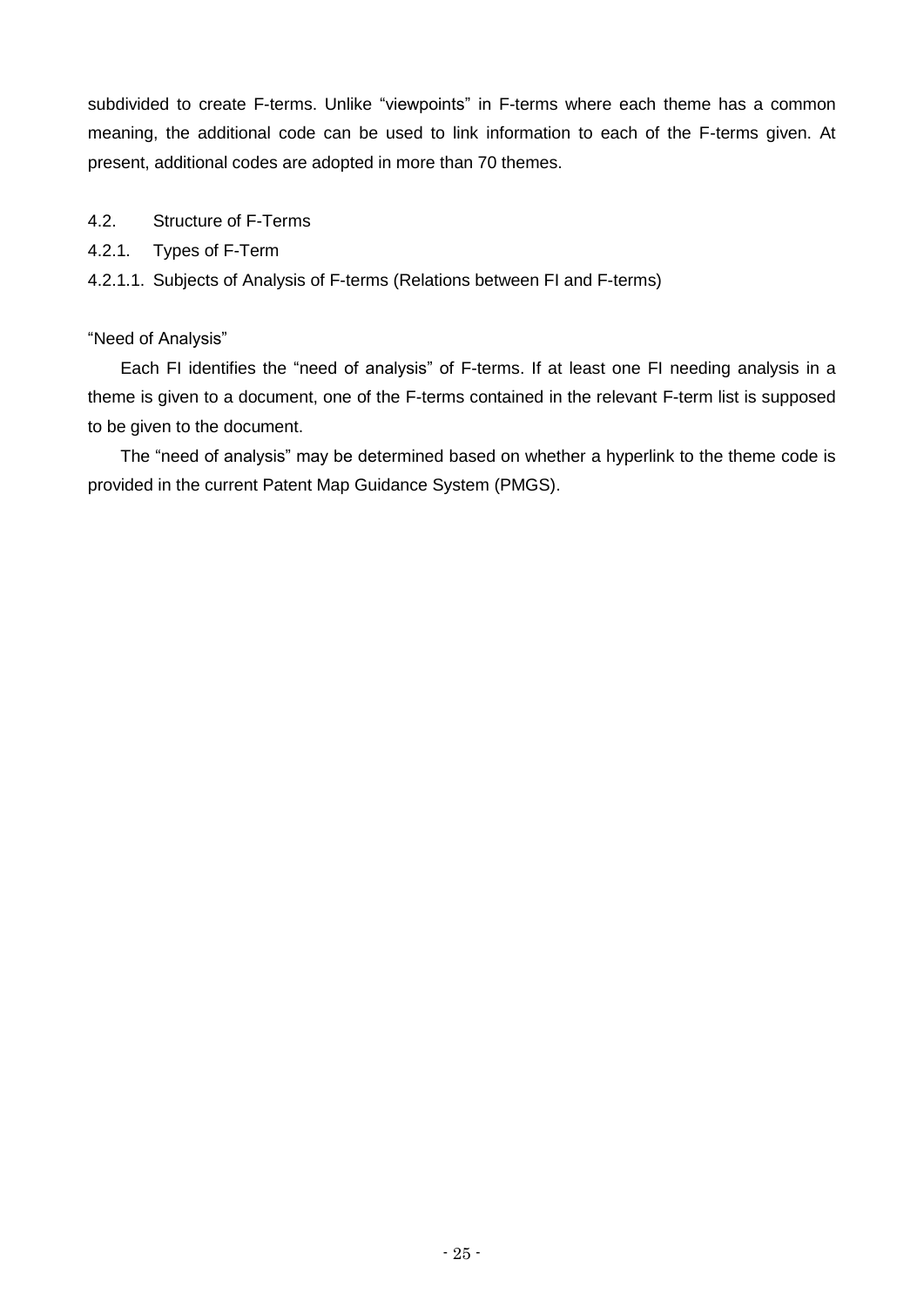#### Example: Cases Where Analysis is Needed or Not

| IPC symbol | Subdivision<br>symbol | File<br>discrimination<br>code | Title                                                             | Analysis       | F-term 2B005       |
|------------|-----------------------|--------------------------------|-------------------------------------------------------------------|----------------|--------------------|
| A23K1/18   |                       |                                | . For certain animals<br>(Milk substituting article<br>A23C11/00) | Not<br>Needed  | Not to be assigned |
|            |                       | For pets<br>A                  |                                                                   | Needed         | To be assigned     |
|            |                       | B                              | For ruminants                                                     | Needed         | To be assigned     |
|            |                       | C                              | For small birds                                                   | Not.<br>Needed | Not to be assigned |
|            |                       | D                              | For poultry                                                       | Needed         | To be assigned     |
|            |                       | Z                              | Other animals                                                     | Needed         | To be assigned     |
|            | 101                   |                                | Feed for silkworms                                                | Needed         | To be assigned     |
|            | 102                   |                                | Feed for fish and<br>shellfish                                    | <b>Needed</b>  | To be assigned     |
|            |                       | A                              | For fish                                                          | <b>Needed</b>  | To be assigned     |
|            |                       | B                              | For aquatic animals other<br>than fish                            | Needed         | To be assigned     |
|            |                       | С                              | Baits for fish                                                    | Needed         | To be assigned     |
|            |                       | Z                              | <b>Others</b>                                                     | Needed         | To be assigned     |

#### Reference: PMGS Window

| <b>Menu</b><br>Help<br>Top window<br>FI (list view)                                                                                                        | <b>Back</b> | Forward | Previous<br>main group                   | Next main<br>group | Select main<br>group |  |  |  |  |  |  |  |  |
|------------------------------------------------------------------------------------------------------------------------------------------------------------|-------------|---------|------------------------------------------|--------------------|----------------------|--|--|--|--|--|--|--|--|
| This window shows all the FIs within Main Group A23K1/00. (CC: Concordance; HB: FI Handbook)                                                               |             |         |                                          |                    |                      |  |  |  |  |  |  |  |  |
| • To change the view type, select the view type you want to see, and then click the subgroup or HB. For information on differences in view type, see Help. |             |         |                                          |                    |                      |  |  |  |  |  |  |  |  |
| 2B005 CC HB<br>• 1/18 . For specific animals (Milk substitutes A23C11/00)                                                                                  |             |         |                                          |                    |                      |  |  |  |  |  |  |  |  |
| A For pets                                                                                                                                                 |             |         |                                          |                    | 2B005 CC HB          |  |  |  |  |  |  |  |  |
| <b>B</b> For ruminant animals                                                                                                                              |             |         |                                          |                    | 2B005 CC HB          |  |  |  |  |  |  |  |  |
| C For small birds                                                                                                                                          |             |         |                                          |                    | 2B005 CC HB          |  |  |  |  |  |  |  |  |
| D For domestic fowls                                                                                                                                       |             |         |                                          |                    | 2B005 CC HB          |  |  |  |  |  |  |  |  |
| Z Others                                                                                                                                                   |             |         | Fls with no link set for the theme code  |                    | 2B005 CC HB          |  |  |  |  |  |  |  |  |
| 101 Silkworm feed                                                                                                                                          |             |         | correspond to "analysis not needed."     |                    | 2B005 CC HB          |  |  |  |  |  |  |  |  |
| 102Fish and shellfish feed                                                                                                                                 |             |         |                                          |                    | 2B005 CC HB          |  |  |  |  |  |  |  |  |
| A For fish                                                                                                                                                 |             |         |                                          |                    | 2B005 CC HB          |  |  |  |  |  |  |  |  |
| B For aquatic animals other than fish                                                                                                                      |             |         | Fls with any link set for the theme code |                    | 2B005 CC HB          |  |  |  |  |  |  |  |  |
| C Baits                                                                                                                                                    |             |         | correspond to "analysis needed."         |                    | 2B005 CC HB          |  |  |  |  |  |  |  |  |
| Z Others                                                                                                                                                   |             |         |                                          |                    | 2B005 CC HB          |  |  |  |  |  |  |  |  |

"Partial F-term theme"

As mentioned above, a theme for which an F-term list has been created is referred to as an "Fterm theme." One that includes any FIs that do not need analysis is referred to as a "partial F-term theme."

Since the FI coverage of the partial F-term theme differs from the range of the FI for which the F-term is to be analyzed, caution must be exercised when conducting searches.

The Summary Table of F-term Theme Codes (List of Theme Codes) on the JPO's website distinguishes between FI themes, partial F-term themes, and F-term themes using "types of analysis," wherein: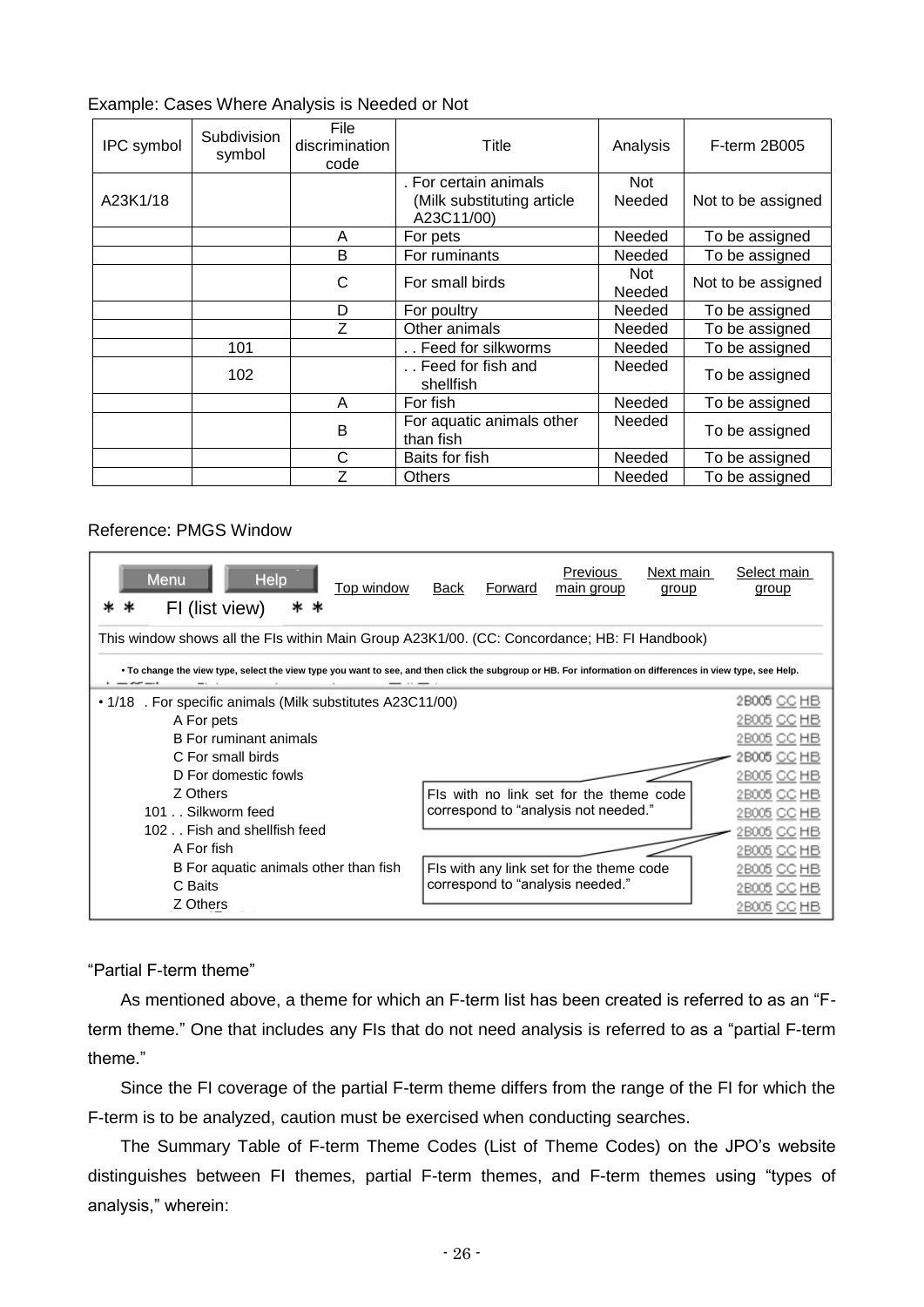- FI themes abbreviated as "FI,"
- Partial F-themes as "partial F," and
- F-term themes (other than partial F-term themes) as "F."

4.2.1.2. Range of Analysis for an F-term (Applicable Scope of FI to F-term Viewpoints)

An F-term has the applicable scope of the FI defined for each "viewpoint" thereof. More specifically, where an "analysis-needed" FI is assigned to a document, all F-terms within the theme, including that FI, may not necessarily be assigned to the document. The scope within which Fterms may be assigned to the document is defined, in principle, on the basis of a viewpoint according to the FI assigned to the document.

This principle of correspondence refers to the "relationship between FI keys and viewpoints" as described in the "Commentary on F-Terms" included in the current PMGS.

|          |     |                       |                                                                 |    |           |           |               |           |                           |            | Viewpoint |           |                   |                |                      |                     |              |                              |
|----------|-----|-----------------------|-----------------------------------------------------------------|----|-----------|-----------|---------------|-----------|---------------------------|------------|-----------|-----------|-------------------|----------------|----------------------|---------------------|--------------|------------------------------|
|          |     |                       |                                                                 | AA | <b>BA</b> | <b>DA</b> | EA            | <b>FA</b> | GA                        | HA         | <b>JA</b> | KA        | LA                | <b>LB</b>      | <b>MA</b>            | <b>MB</b>           | <b>MC</b>    | <b>NA</b>                    |
| F1       |     |                       | <b>Title</b>                                                    |    | Ruminants | Poultry   | Other animals | Silkworms | Target fish and shellfish | <b>Jse</b> | Form      | Treatment | Animal-based feed | Vegetable feed | additives<br>General | Specialty additives | <b>Bonds</b> | Baits/fish collecting agents |
| A23K1/18 |     |                       | For certain animals<br>(milk substituting<br>article A23C11/00) |    |           |           |               |           |                           |            |           |           |                   |                |                      |                     |              |                              |
|          |     | A                     | For pets                                                        | ♦  |           |           |               |           |                           |            |           |           |                   |                |                      |                     |              |                              |
|          |     | B                     | For ruminants                                                   |    | ♦         |           |               |           |                           |            |           |           |                   |                |                      |                     |              |                              |
|          |     | $\overline{\text{c}}$ | For small birds                                                 |    |           |           |               |           |                           |            |           |           |                   |                |                      |                     |              |                              |
|          |     | D                     | For poultry                                                     |    |           | ÷         |               |           |                           |            |           |           |                   |                |                      |                     |              |                              |
|          |     | Z                     | Other animals                                                   |    |           |           | ♦             |           |                           |            |           |           |                   |                |                      |                     |              |                              |
|          | 101 |                       | Feed for silkworms                                              |    |           |           |               | ♦         |                           |            |           |           |                   |                |                      |                     |              |                              |
|          | 102 |                       | Feed for fish and<br>shellfish                                  |    |           |           |               |           |                           |            |           |           |                   |                |                      |                     |              |                              |
|          |     | A                     | For fish                                                        |    |           |           |               |           |                           |            |           |           |                   |                |                      |                     |              |                              |
|          |     | B                     | Aquatic animals other<br>than fish                              |    |           |           |               |           |                           |            |           |           |                   |                |                      |                     |              |                              |
|          |     | С                     | Baits for fish                                                  |    |           |           |               |           |                           |            |           |           |                   |                |                      |                     |              |                              |
|          |     | Z                     | <b>Others</b>                                                   |    |           |           |               |           |                           |            |           |           |                   |                |                      |                     |              |                              |

Example: Relationship between FI Keys and Viewpoints (2B005)

# 4.2.2. Analysis Range

# "Analysis start year"

F-terms are analyzed in all prior art documents by checking against the latest version of the Fterm list, as is the case with IPC and FI. In exceptional cases, however, such analysis using even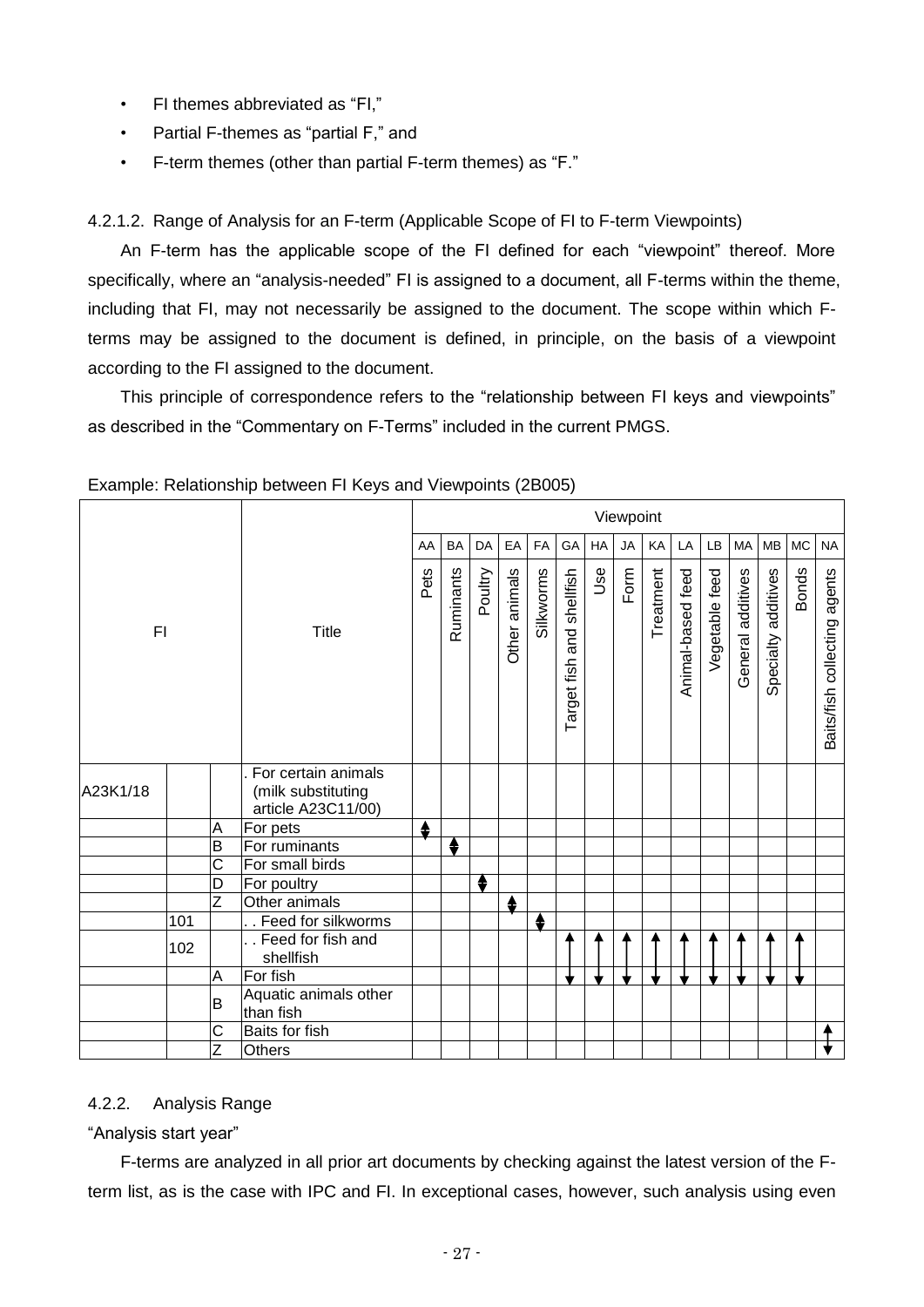the latest F-term list is limited to a certain range of years in which the documents were published ("analysis range") because of the human labor and financial costs in re-analysis. This occurs, for example, if, when the F-term list is re-prepared to address technological advances, documents in certain themes are divided before and after a given year with the new version of F-terms reassigned to documents published after that year, not to those published earlier. For such themes, the analysis start year is invariably set.

The setting of an analysis start year means that themes for which such a year is set are managed to ensure assignment of the latest version of F-terms to documents published after that year, with F-terms being analyzed in such documents. In such themes, caution must be exercised when conducting searches for documents published before the analysis start year, because it is often necessary to use the previous version of the F-term list.

In some themes for which an analysis start year is set, the latest version of F-terms may be used for searching documents published prior to that year. This occurs where the latest F-terms are assigned to such documents if mechanical data processing enables assignment of the latest Fterms. For such themes, use of a substantially later F-term list may sometimes enable all prior art documents to be searched.

#### "Analysis end year"

Under the current rule, if any F-term list is re-prepared, new theme codes will be assigned to the F-terms in the new list, and analysis under the theme code assigned to the old F-term will end at the time when analysis under the new theme code starts. It is the "analysis end year" that indicates such ending time.

In addition to re-preparation of the F-term list, an analysis end year occurs in cases where analysis of F-terms is deactivated and a theme is replaced by an FI theme. The analysis end year in each theme can be seen in the Summary Table of F-term Theme Codes (List of Theme Codes) on the JPO's website.

Unlike the analysis start year, with division of documents published before and after that year, the analysis end year is set on the basis of the year when the analytical work ended, and therefore does not completely agree with the year when the document to which the theme code was assigned was actually published.

#### 4.2.3. How to Establish Viewpoints

 In searching with F-terms, it is important to understand the structure of viewpoints. The manner of establishing viewpoints varies depending on the technical field within which the viewpoints are to be established. The following are typical examples thereof.

4.2.3.1. Viewpoints from Simple Systematic Classification of Invention Features of Inventions According to Types (Type 1)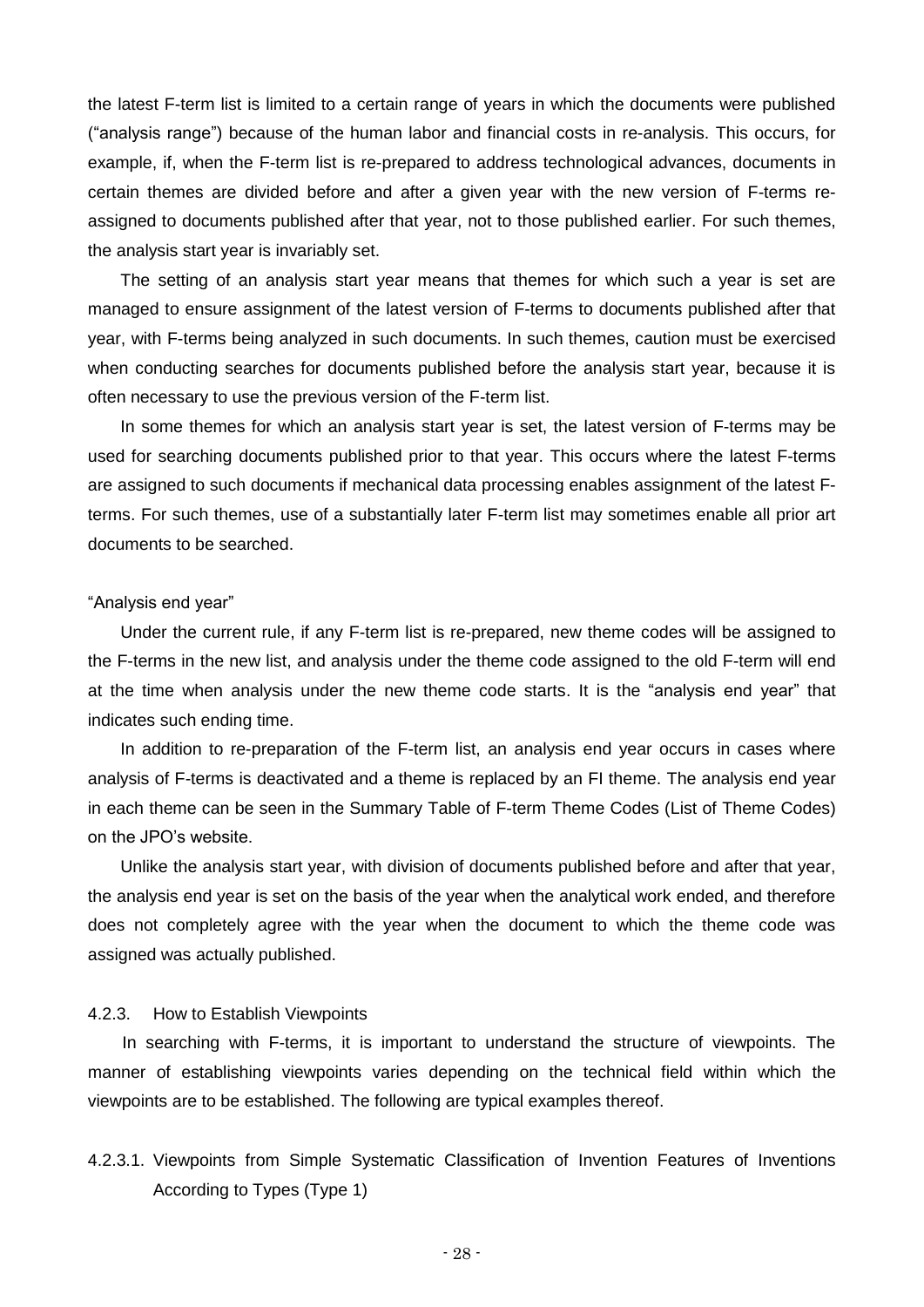This manner of establishing viewpoints is employed in technical fields where the feature points of inventions can be systematically classified into an appropriate number of groups. More specifically, the following types of items primarily fall under this type of technical field: machinery, articles for daily use, and electrical components.

The F-term list in this type of technical field is created by systematically classifying the feature points of inventions according to their types, and integrating technical standpoints thus classified into F-terms and viewpoints.

For example, when there are feature points a1 to a5 grouped from viewpoint A and feature points b1 to b5 grouped from viewpoint B, an F-term b2 will be assigned if any feature point b2 is identified from viewpoint B in a document.

Although the logical product of an F-term multiplied by another F-term may be searched, single F-term searching is often conducted since each feature point is simply classified systematically according to the type.

As an F-term list constructed in this manner shows a tendency toward segmentalized technical fields, the applicable scope of FI often varies from viewpoint to viewpoint.

# 4.2.3.2. Viewpoints from Simple Systematic Classification of Invention Features of Inventions According to Combinations of Technical Elements (Type 2)

This manner of establishing viewpoints is employed in technical fields where the feature points of inventions can be expressed by a combination of multiple technical elements and in which a huge number of groups of feature points would result from the systematic classification thereof. More specifically, composites and controls most likely fall under this type of technical field.

In this type of technical field, feature points of inventions are expressed by a combination of multiple technical elements, and the F-term list in this type of technical field is therefore created by establishing viewpoints that reflect such a combination so that the feature points may be expressed by a combination of F-terms selected from the multiple viewpoints identified.

For example, F-terms a2, b1, c2, and d3 will be assigned if a feature point of inventions identified can be expressed as a combination of a2 x b1 x c2 x d3. In conducting searches, the logical product of multiple F-terms is usually searched, depending on the feature point of interest. Depending on the result, the search formula will be modified as appropriate to expand the scope of the searches.

An F-term list constructed in this manner makes the most use of the characteristics of a multiviewpoint search index.

# 4.2.3.3. Viewpoints Occupying an Intermediate Position between Types 1 and 2 or Representing a Mixture of Both Types

The difficulty in clearly distinguishing between technical fields falling under Type 1 and those falling under Type 2 permits the existence of such technical fields that occupy an intermediate